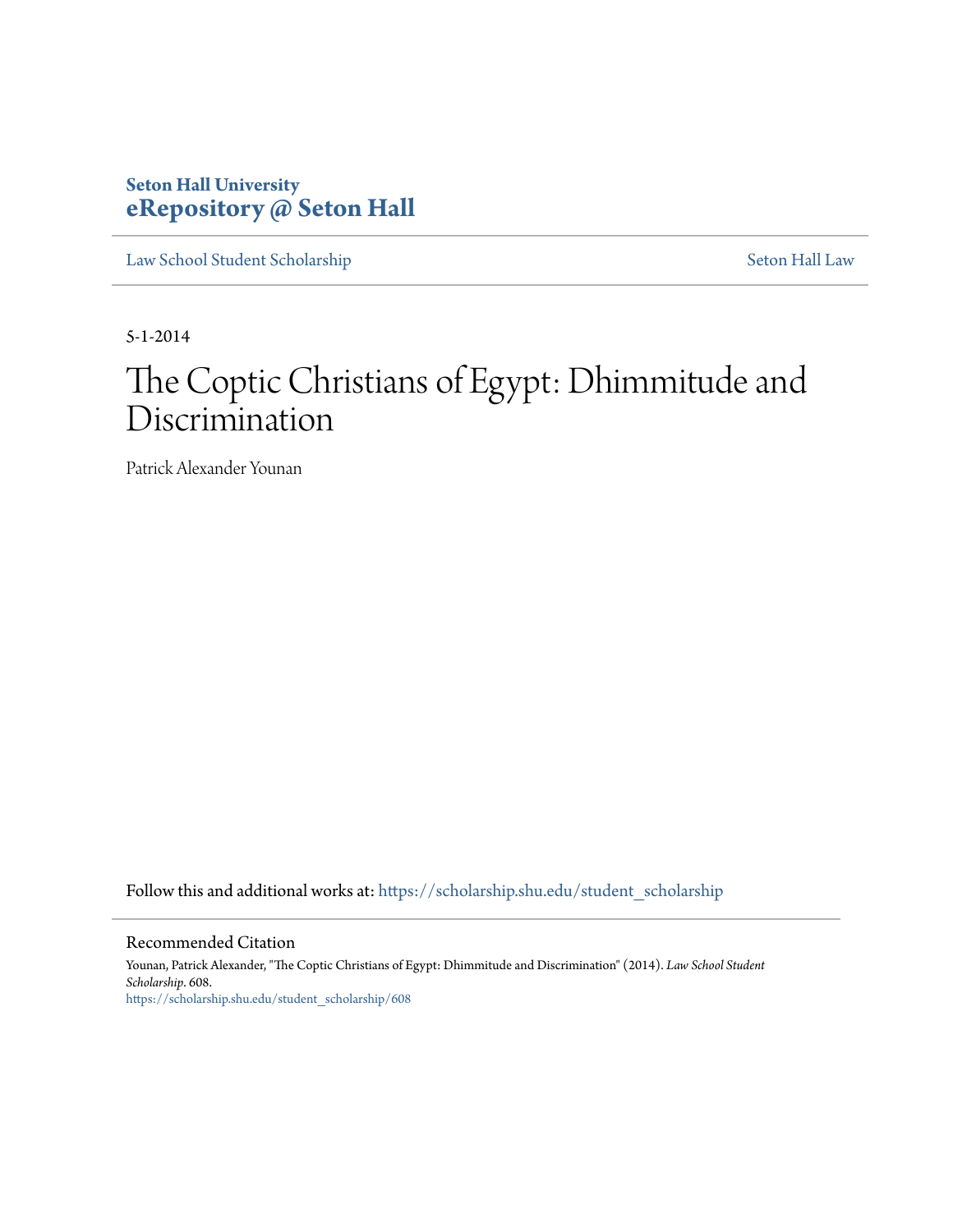#### **I. Who are the Copts?**

In August of 2013, after the ouster of democratically elected Egyptian president, Muhammed Morsi, supporters of the ousted president set fire to dozens of churches across Egypt in a series of mob attacks.<sup>1</sup> It was the latest vivid reminder of a continuous assault on non-Muslim minorities in the country. It was the latest chapter in a conflict that dates back to the first millennium that still plays out today.

The Coptic Christians of Egypt are a minority group that identifies itself as one of the earliest sects of Christianity in the world.<sup>2</sup> The Copts have lived and survived in Egypt through the centuries, under the rule of various conquerors, and from a place of political power to their current position of powerlessness. As a minority the Copts have had to adapt to survive.

A casual tourist in Egypt would be hard-pressed to differentiate Copts from Muslims with respect to language, physical characteristics, or mannerisms. Indeed, for more than one thousand years, Copts, in many ways, have been socially, economically, and culturally integrated within an Egypt ruled under Islam. Despite such acculturation, fundamental religious divisions between Copts and Muslims remain that have dramatically shaped their respective laws governing marriage and family relations in different ways.<sup>3</sup>

The Copts are Egyptian Orthodox Christians with their own set of religious beliefs, their own liturgical language, and history.<sup>4</sup> Many Copts consider themselves the descendants of the ancient Egyptians. Copts have lived alongside Muslims, Jews, and other Christians in Egypt for centuries, but in recent decades as Egypt has become more religiously polarized, other minority

<sup>1</sup>*See* Liam Stack, *Witness Accounts of Sectarian Attacks Across Egypt,* N.Y. TIMES BLOG (Aug. 16, 2013, I :09 PM), http://thelede.blogs.nytimes.com/20 13/08/16/witness-accounts-ofsectarian-attacks-across-egypt.

<sup>2</sup>*See* WIKIPEDIA, *Copts,* http://en.wikipedia.org/wiki/Copts (describing history and culture of the Copts) (as of Nov. 9, 2013, 18:45 GMT) [hereinafter WIKIPEDIA].

<sup>3</sup> Ryan Rowberry & John Khalil, *A Brief History of Coptic Personal Status Law,* 3 BERK. J. MIDDLE E. & ISLAMIC L. 81, 138 (2010).

<sup>4</sup> WIKIPEDIA, *Supra* note 2.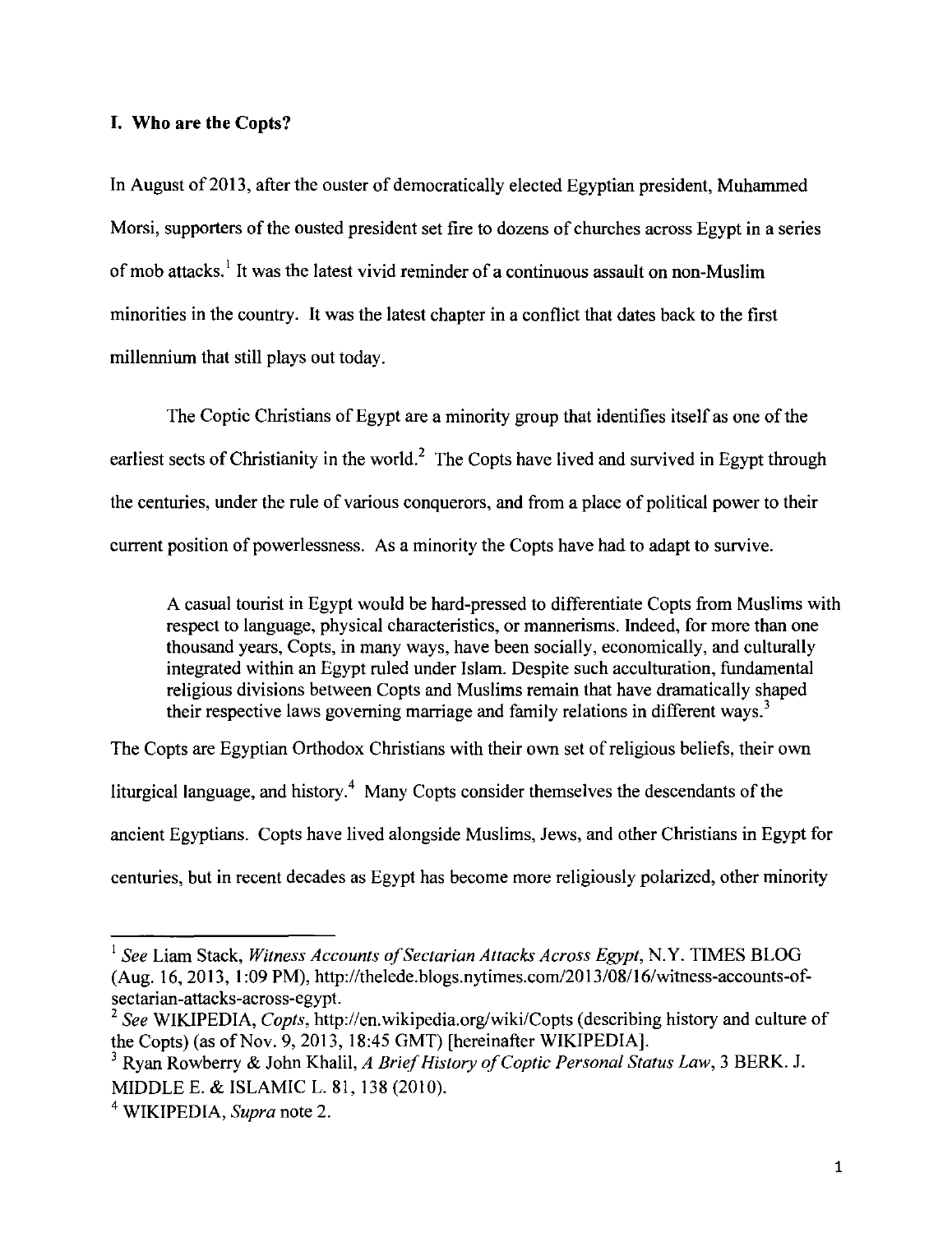religions have abandoned Egypt. In these decades the Copts have gone from a relative position of wealth and power, to persecution and underrepresentation. The Islamic Egyptian goverrunent claims to be tolerant of non-Muslim religious minorities, yet many of the current laws place severe restrictions on what Copts can and cannot do.

Of the one dozen separate Christian denominations that reside in the Middle East today, the largest and most consistently persecuted are the two Coptic Churches, found in both Catholic and Christian Orthodox forms. Constituting about I 0% of the population of Egypt, with smaller communities in Ethiopia and the Sudan, the Copts are extremely endogamous, insisting on a separate existence in order to maintain their pre-Muslim, non-Arab, ancient Egyptian lineage.<sup>5</sup>

As a result, scores of Copts have immigrated out of Egypt. It seems there is very little opportunity for Egyptian Christians to make progress within the framework of political Islam. Political Islam appears to make very little effort to include and incorporate religious minorities, whether Muslim or non-Muslim.<sup>6</sup> The trend in the last 30 years has been one of exclusion, which is particularly troubling to Egypt's Christians, since they have been increasingly persecuted and marginalized for almost 50 years.<sup>7</sup> The last 2 years has left Egypt's political landscape in flux, with no clear sense of where things are heading.

This note will discuss the Copts, their history within Egypt, and within the framework of Islam. Historically, Islam addressed the non-Muslim as a lesser but protected class in a complex relationship called dhimmitude. This note will discuss how that structure still exists today, though changed by our modem times, and instructs the Copts place in Egyptian society. Finally, opinions on how Egypt and the Copts can move forward towards a more equitable future will be examined.

<sup>5</sup> Donna E. Arzt, *Religious Human Rights* in *Muslim States of the Middle East and North Africa,*  10 EMORY INT'L L. REV. 139, !55 (1996) [hereinafter *Arzt Human Rights].* 

 $^6$  *Id.* 

<sup>7</sup>*ld.*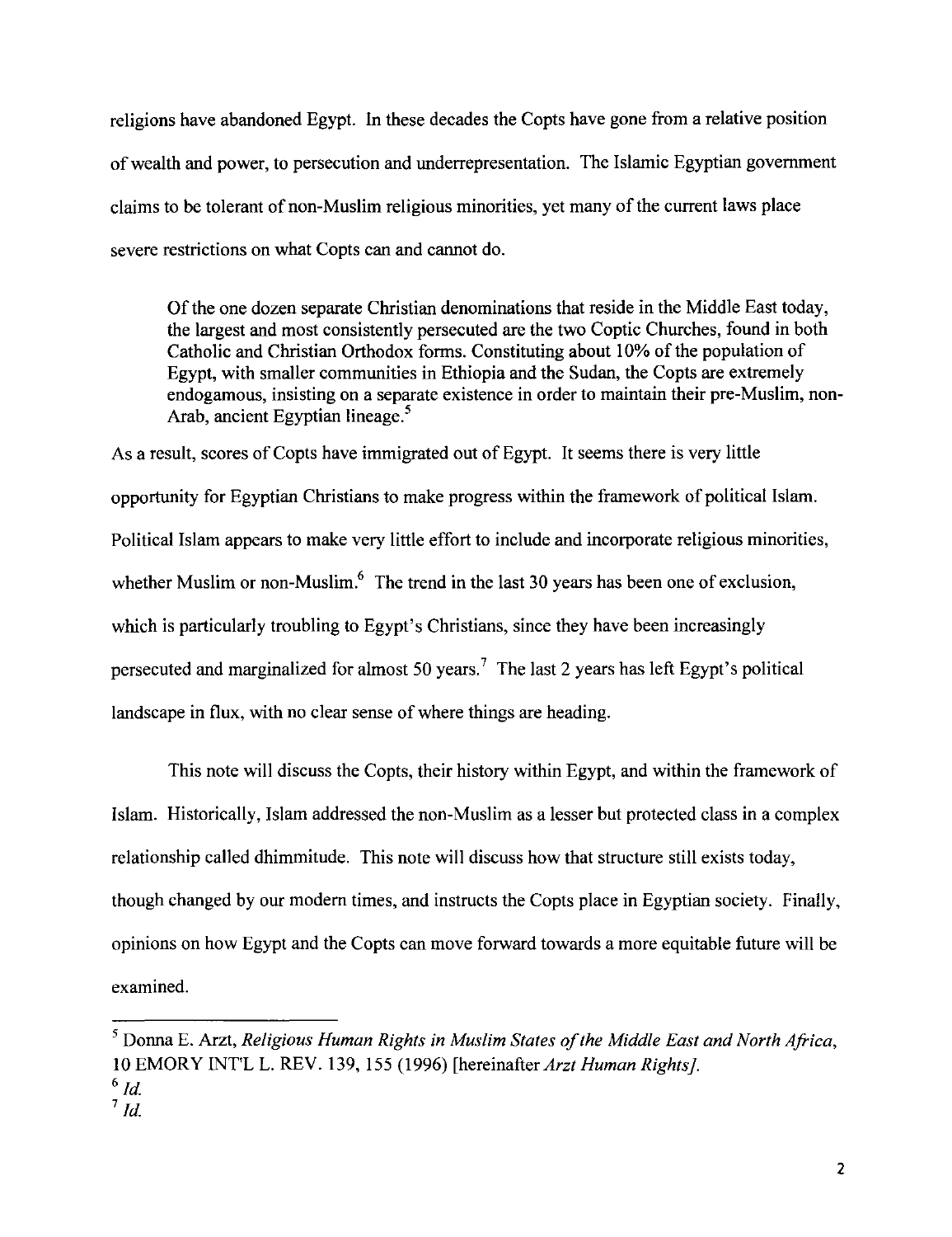## **II. A Historical Perspective - The Copts in Egypt**

Though there are many theories of etymology of the word "Copt," there seems to be a consensus that it originates from a variation of the Greek word for Egyptians, "Aigyptos."8 Aigyptos was shortened to "Qibt" by Arab rulers of Egypt to distinguish native Egyptians from foreigners.<sup>9</sup> Later, the English language adopted "Copt" as a synonym for Egyptian Christians.<sup>10</sup> Copt and Egyptian are now interchangeable in meaning.<sup>11</sup>

Copts trace the founding of their church to between A.D. 55 and A.D. 61 by Saint Mark in Alexandria, Egypt.

According to legend, on entering the city [Alexandria] by the eastern gate, [Saint Mark] broke the strap of his shoe. So he went to a cobbler to mend it. When the cobbler took an awl to work on it, he accidentally pierced his hand and cried aloud: 'Heis ho Theos' (God is one). Mark rejoiced at this utterance and, after miraculously healing the man's wound, took courage and gave the lesson to the hungry ears of his first convert. <sup>12</sup>

The cobbler and his family were then baptized by Mark. The cobbler, Anianus, became Mark's

successor and the second patriarch of the Alexandrian church. Mark was later martyred in

Alexandria, around A.D. 68, but Anianus and the Coptic Church continued on in relative secret.

Around A.D. 202 the Roman rulers of Egypt attempted to destroy all Christian churches and

literature. The Copts resisted and were persecuted and killed by the thousands. It wasn't until

<sup>8</sup>*See* Rowberry, *supra* note 3, at 85.

 $9$   $ld.$ 

 $\overline{10}$  *Id.* 

 $^{11}$  *Id.* 

<sup>12</sup> Scott Kent Brown II, *The Coptic Church in Egypt: A Comment on Protecting Religious Minorities from Nonstate Discrimination,* 2000 B.Y.U. L. REV. 1049, 1051-52 (2000).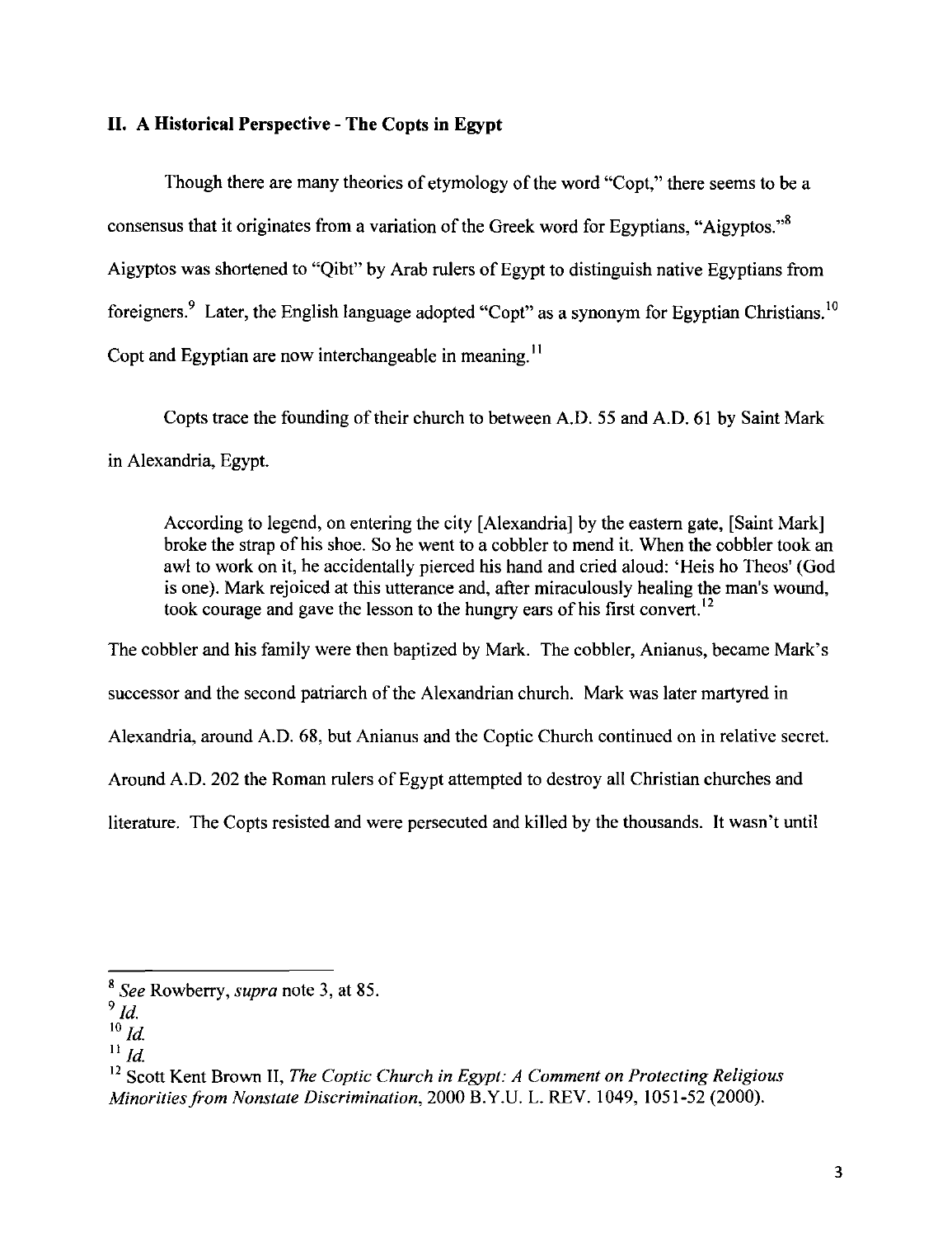Constantine the Great adopted Christianity in A.D. 323, that the Coptic Church became a legitimate leader of the Christian world.<sup>13</sup>

Early in the Coptic Church's life it was weakened by schisms within Christianity. As a result the Coptic Church is now separated into the Orthodox Coptic Church and the Catholic Coptic Church.<sup>14</sup> Before Islam was ever a factor, the Copts met resistance within Christianity over differing interpretations of the nature of the divinity of Christ, creating further antagonism between the Coptic and Byzantine Churches. The end result was the isolation of the Copts from overall Christendom and oppression by Byzantine rulers. <sup>15</sup>

In A.D. 640 Egypt was invaded by the Arabs. Because of persecution by Byzantium, many Copts welcomed Muslim Arab invaders.<sup>16</sup> However, Muslim occupiers quickly instituted the "jizya", a per capita tax levied on non-Muslims. The Muslim rulers gave three choices, pay the jizya tribute, convert to Islam, or pay with your life. If one paid the tax, then one became "dhimmis", or a protected non-Muslim.  $17$  Sharia, or Islamic jurisprudence that purports to cover all facets of Muslim life, came to govern Egypt, though not as strictly as in other Muslim territories. Protected Copts were able to flourish, by many accounts, during this time and establish themselves in government offices and magistrates.<sup>18</sup> Finally, in 1855, after successive Muslim rulers that oppressed non-Muslims to varying degrees, the Copts gained equal status

<sup>&</sup>lt;sup>13</sup> *Id* at 1053. The Coptic Church became a major source of Christian theology and thinking as a result of contributions to monasticism.

<sup>14</sup>*See* Rowberry, *supra* note 3, at 99.

 $^{15}$  *Id.* 

<sup>16</sup>*See* Brown, *supra* note 12, at 1054.

<sup>17</sup>*!d.* 

<sup>18</sup>*/d.*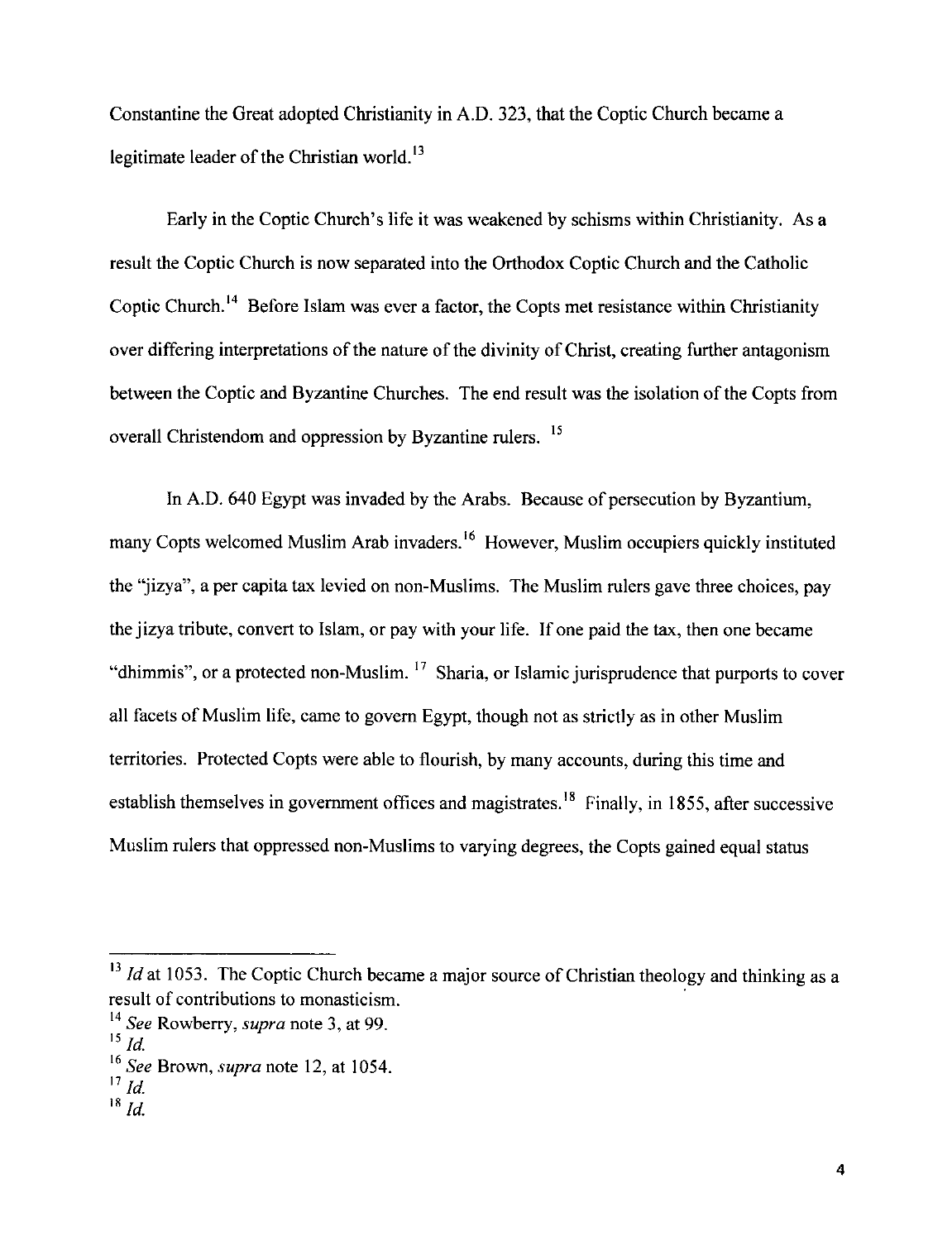under the law and were no longer required to pay the jizya.<sup>19</sup> During this time European interests in the Suez Canal brought Egypt under British and French control.<sup>20</sup> European favor for Christians and made this a period of relative stability for Copts. In 1923 the first Egyptian constitution was ratified, which lasted until  $1953$ <sup>21</sup> It read in part:

All Egyptians are equal before the law. They enjoy impartially civil and political rights, and are equally subject to public duties and responsibilities, without any distinction of race, language or religion. They alone are eligible for public office, civil and military; foreigners are not eligible for these offices save in exceptional cases determined by law. 22

This was a period of flourishing for the Copts. Many became professionals, landowners, and government officials. However, in 1952 things changed drastically.<sup>23</sup> That year, a military coup led by a Lt. Colonel Gamal Abdel Nasser overthrew the monarchy and proclaimed Egypt a republic. 24 British occupation was ended, the Suez Canal was nationalized, and the 1923 Egyptian Constitution was abrogated. Nasser became president and proceeded to rewrite the Constitution, and further nationalize private property, including that of the Copts.<sup>25</sup> Nasser was succeeded by Mohammed Anwar El-Sadat in 1970. In 1971, Sadat adopted a new Constitution which stated that sharia would be the main source of legislation in Egypt.<sup>26</sup>

Coptic protest of the 1971 Constitution led to a swift response from Sadat. The Coptic pope at the time, Shenouda III, was swiftly accused of rebellion, and a scheme to convert

<sup>19</sup>*See* Rowberry, *supra* note 3, at 118.

 $^{20}$  *ld.* 

 $^{21}$  *Id.* 

<sup>22</sup> Egypt Const. (Royal Rescript No. 42 of Apr. 30, 1923) art. 3, *reprinted* in Amos J. Peaslee, Constitutions of Nations 721-22 (1950).

<sup>&</sup>lt;sup>23</sup> See Brown, *supra* note 12, at 1057.

 $^{24}$  *Id.* 

 $^{25}$  *Id.* 

 $^{26}$  *ld.*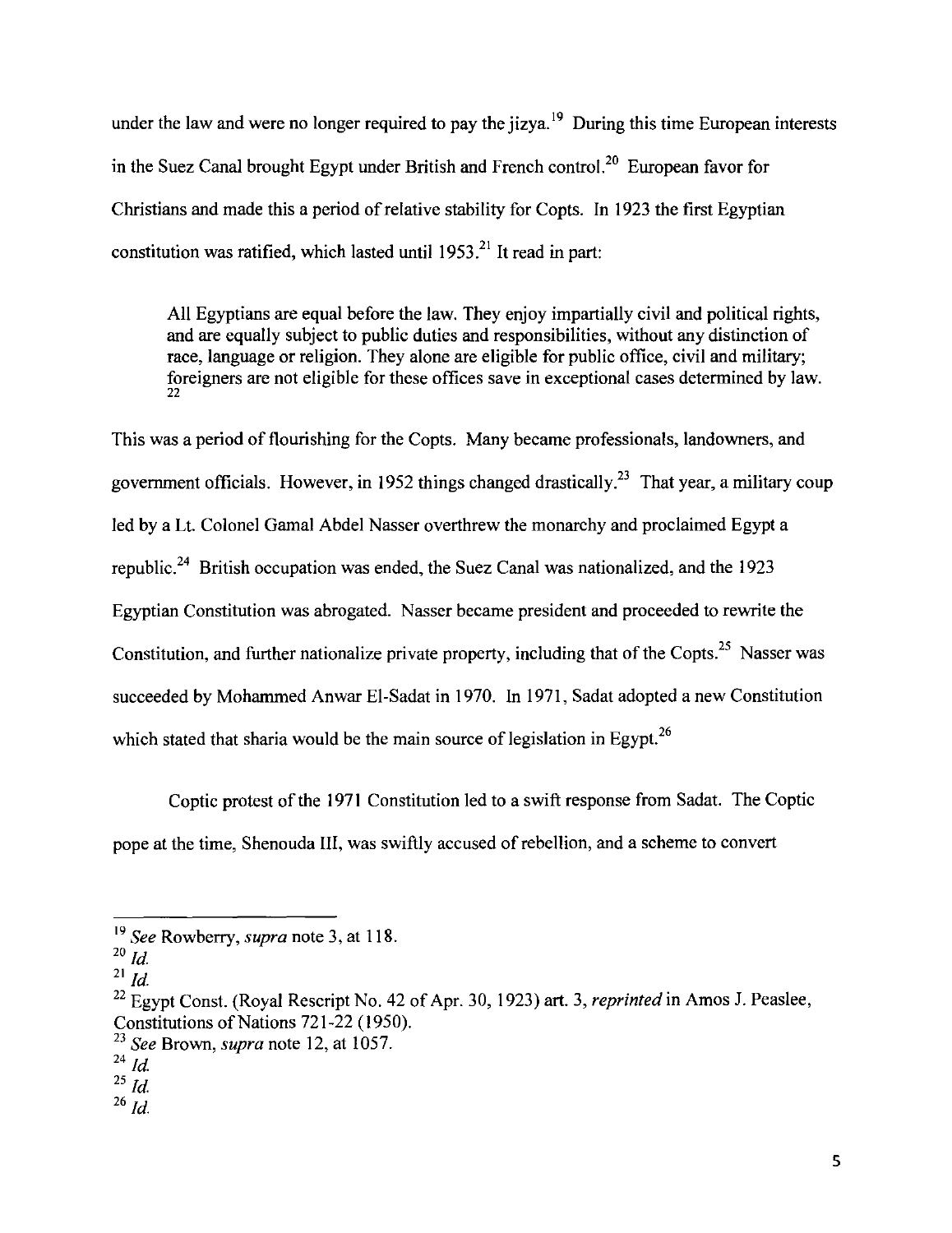Muslims to Christianity.<sup>27</sup> As result, there were widespread demonstrations and violence perpetrated against the Copts. Churches were burned, dozens of Copts died, and Pope Shenouda was exiled. <sup>28</sup> Copts were caught up in the tide of change to push Egypt towards a more fundamentalist, more sharia-based, state. As a change to laws was being instated, so was a general social movement among some Muslim groups creating a more fundamentalist trend.<sup>29</sup> Islamists came to control much of the government positions and university positions, ousting Copts and pushing for further implementation of sharia.<sup>30</sup> Throughout the 1970s there was a push for more sharia in Egyptian law which was met by strong opposition by Copts. When the Copts voiced their protest, attacks on their churches and people would increase. Islarnists were eventually victorious in strengthening sharia in the Egyptian Constitution. However, this, as well as the peace accords with Israel, only angered more hard-lined Islamist elements, who in turn assassinated Sadat on October 6, 1981.<sup>31</sup>

Mohammed Hosni Mubarak succeeded Sadat and immediately instituted a state of emergency under the auspices of national security that would be maintained for the next thirty years of his presidency. 32

<sup>31</sup>*!d.* at I061.  $32$  *Id.* 

<sup>27</sup>*See Arzt Human Rights, supra* note 5, at 154-56.

 $28$   $d$ .

<sup>&</sup>lt;sup>29</sup> See Rowberry, *supra* note 3, at 119. "As religious discourse grew increasingly tense, Islamic groups formed significant political coalitions, and religiously motivated violence spread. AI Azhar, a world-renowned Islamic university that plays a large role in Islamic jurisprudence and creating Islamic legal policy, "presented a draft law to Parliament, calling for the execution of apostates and enforcing the huddud (Islamic penal) system." Understandably, AI Azhar's proposal created powerful anxieties among Copts, and the Coptic Church felt directly targeted, since its existence posed the largest challenge to an Egyptian Islamic state. In reaction, Copts launched a concerted political effort, and the Patriarchate called for a Christian religious conference in Alexandria-- only the second pan-Christian conference in Egypt's history."  $30$   $\overline{ld}$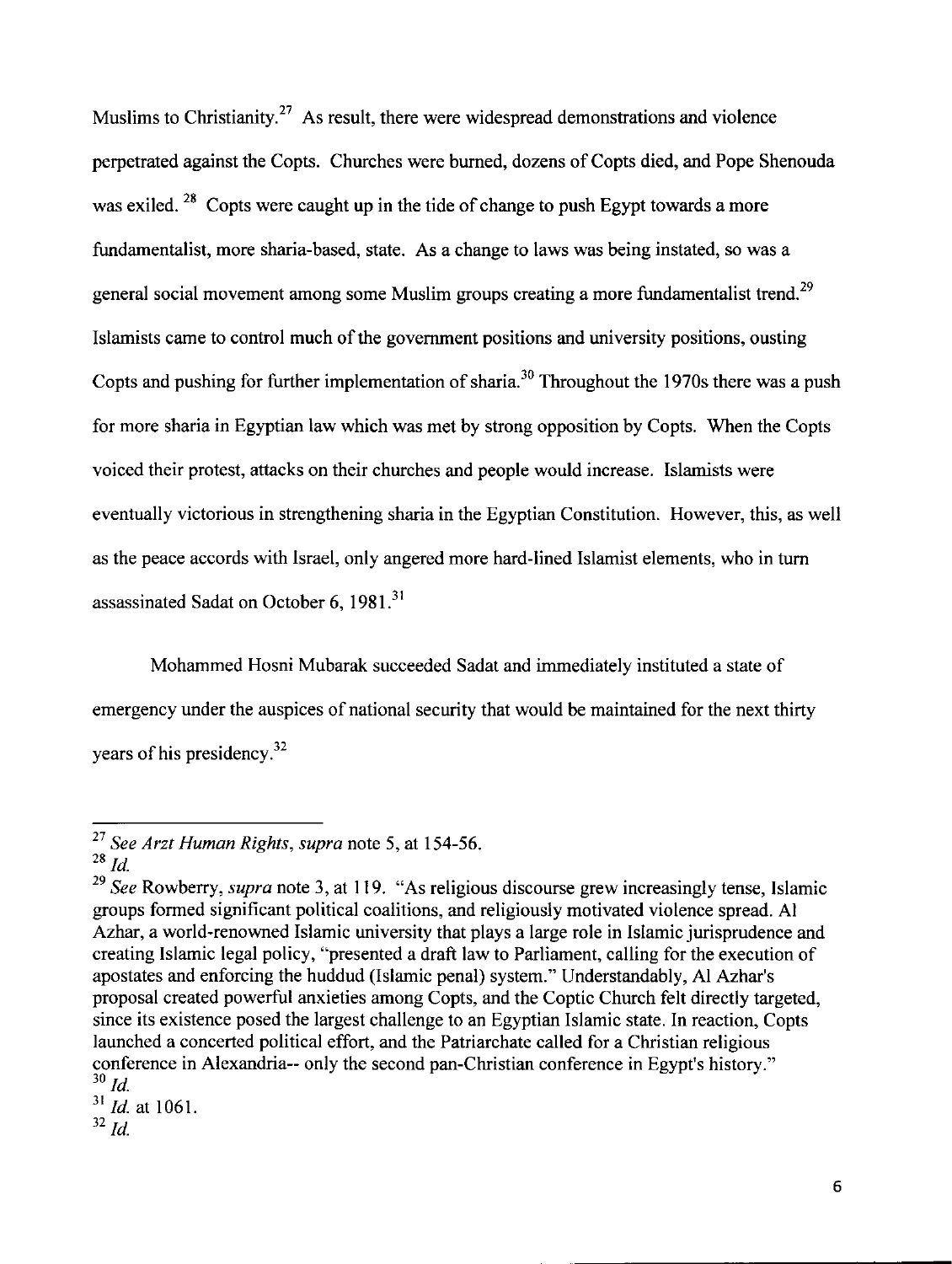Under Mubarak the situation for the Copts was neutral. Copts gained a minimal amount of representation in the government, but were also the victims of institutional and de facto discrimination. Violence against Copts was periodic and bloody but Mubarak succeeded in stamping down violent Islamists including the Muslim Brotherhood.<sup>33</sup>

Mubarak was virtually unchallenged in all presidential elections. Widespread accusations of oppression of opposing candidates and vote-rigging plagued each of the presidential elections.<sup>34</sup> Egypt was a de facto dictatorship under Mubarak, though some token concessions were made. In May of 2005, the Egyptian Parliament approved much touted changes to the Constitution that purported to open the presidential elections to multiple candidates.<sup>35</sup> However, the requirements to become a candidate were so stringent that no reasonable opposition to Mubarak was mustered.<sup>36</sup> Mubarak had secured his position as President for life, and was allegedly grooming his son to take over the presidency upon his retirement. 37

<sup>&</sup>lt;sup>33</sup> *Id.* at 1062.

<sup>34</sup> Neil MacFarquhar, *Egypt Approves Election Law That Critics Say Favors Mubarak,* N.Y. TIMES (May 10, 2005), http://www.nytimes.com/2005/05/10/international/africa/10cndegypt.html.

<sup>3~</sup>d.

 $36$ *Id.* 

<sup>37</sup>*Hosni Mubarak's Path From Presidency to Prison and Beyond,* N.Y. TIMES (Aug. 22, 2013), http://www.nytimes.com/interactive/2013/08/21/world/middleeast/Mubarak timeline.html?ref=e gypt#/#time 139 \_ 4635.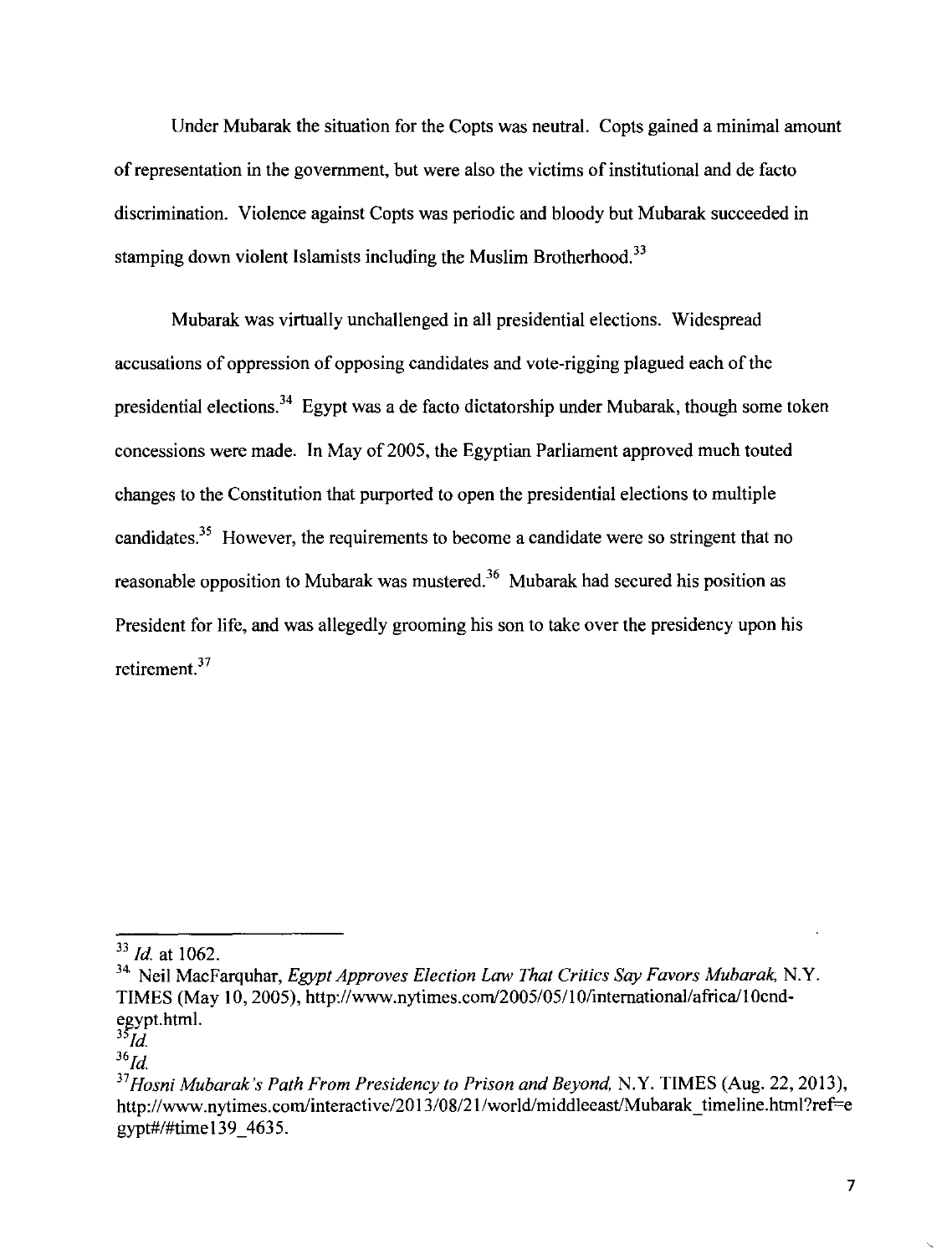#### A. **The Arab Spring**

On January 25, 2011, Egyptians took to the streets in protest, partially inspired by a popular uprising in Tunisia, demanding the resignation of President Mubarrak.<sup>38</sup> Later known as The Arab Spring, the protests spurred demonstrations across the Mideast.<sup>39</sup> The Mubarak regime responded with a violent police crackdown on protestors, who occupied and held Tarir Square in Cairo.<sup>40</sup> After days of pitched battle between regime forces and demonstrators, it became clear that popular support was with the demonstrators. The occupiers of the square were a mixture of liberal and conservative, Christians and Muslims, who found common ground in their struggle. After continued pressure and the eventual urging of the army, Mubarak stepped down from power on February 11, 2011.<sup>41</sup> The Egyptian army stepped in to the power vacuum and set a timetable for Egypt to amend its Constitution and elect a new government. This move at once gave hope to minority opponents of the Mubarak regime, while also cementing the Army's role as the behind-the-scenes force in Egyptian politics.<sup>42</sup>

By June of 2011, it became clear that of all the political parties now in the running to have a voice in the government, the Muslim Brotherhood was the most organized, the most persuasive, and headed for control. The Brotherhood, which was outlawed as a political party, and whose leaders were imprisoned by Mubarak as terrorists, was able to position itself as the

http://www.nytimes.com/2011/01/26/world/middleeast/26egypt.html.

<sup>38</sup> Kareem Fahim & Mona El-Naggar, *Violent Clashes Mark Protests Against Mubarak 's Rule,*  N.Y. TIMES (Jan. 26, 2011),

 $39$  *Id.*  $40$   $\overline{ld}$ .

<sup>41</sup> David Kirkpatrick, *Egypt Erupts in Jubilation as Mubarak Steps Down,* N.Y. TIMES (Feb. 12, 2011), http://www.nytimes.com/2011/02/12/world/middleeast/12egypt.html?pagewanted=all. 42 David Kirkpatrick, *Egypt Army Sets 6-Month Blueprint, but Future Role Is Unclear,* N.Y. TIMES (Feb. 15, 2011 ),

http://www.nytimes.com/2011/02/15/world/middleeast/15egypt.html?pagewanted=all.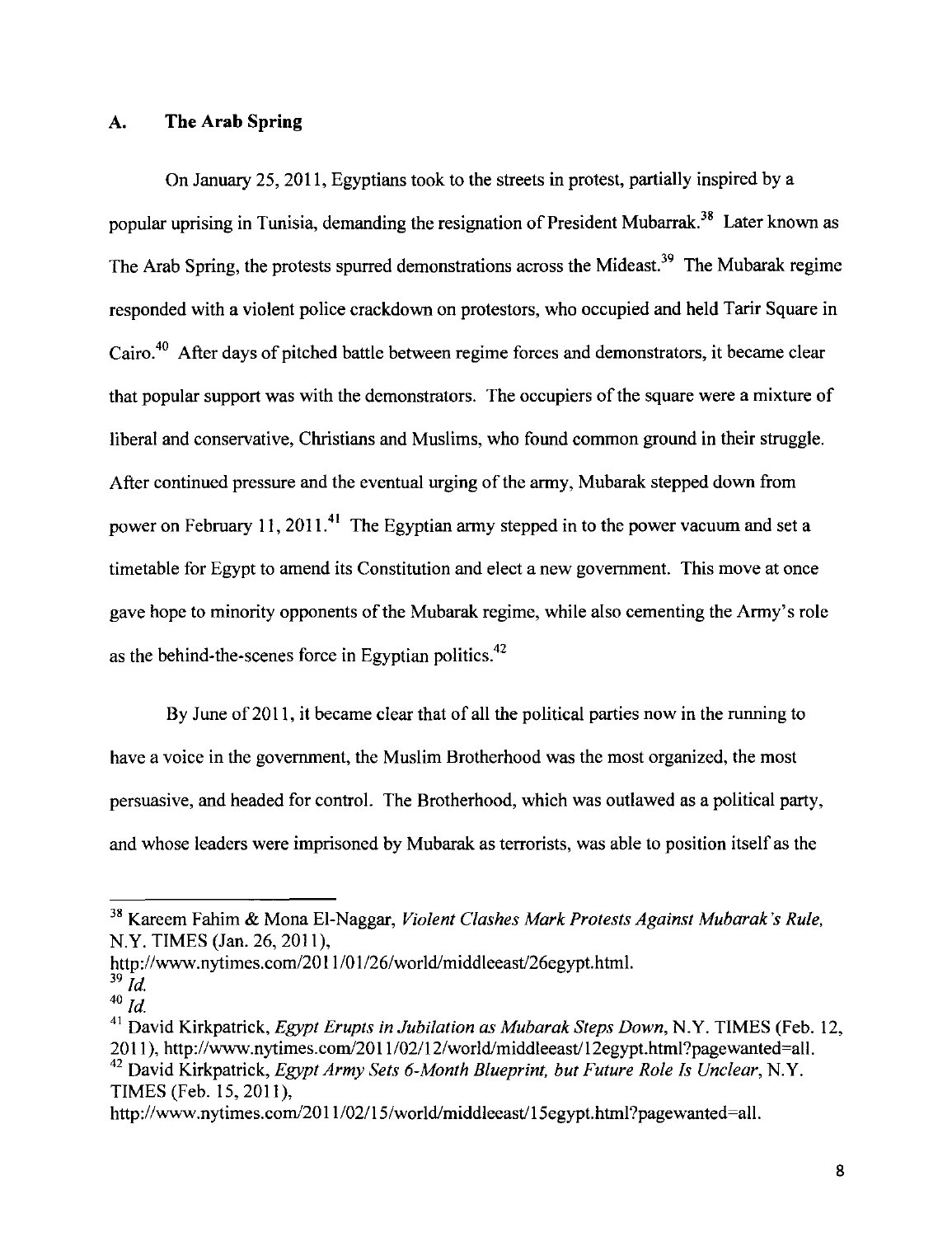more moderate and most willing to meet the needs of the masses of Egyptians. Muhammed Morsi was elected on June 30, 2012 as the first Islamist Arab head of state.<sup>43</sup> Early on it became clear that Morsi and the army generals were competing for power. Morsi forced the retirement of several key military chiefs while claiming more powers for the presidency.44 The Muslim Brotherhood and the more fundamentalist Islamic Salafist party took the majority of the Parliamentary seats in the election of 2012, giving Morsi little opposition to imposing a stricter Islamist interpretation of Egyptian law.<sup>45</sup> By November of 2012, Morsi and the Islamists in Parliament had drafted and approved a new constitution that pushed Egypt towards becoming a stricter Islamic state, while ignoring the more secular opposition and minority voices, including the Copts.<sup>46</sup> Throughout 2012 and the beginning of 2013, protestors took to the streets to decry Morsi's alleged power grab, the struggling economy, and the lack of improvement in the lives of most Egyptians.<sup>47</sup> In June of 2013, popular resistance took to the streets this time with the demand that President Morsi resign.<sup>48</sup> Swiftly and within days the military moved to oust Morsi, arrested him along with his top advisers, and swore in an interim president, Adli Mansour.<sup>49</sup> Morsi supporters took to the streets to protest, but were violently opposed by police and army

<sup>43</sup> Kareem Fahim, *In Upheaval for Egypt, Morsi Forces Out Military Chiefs,* N.Y. TIMES (Aug. 13, 2012), http://www.nytimes.com/2012/08/13/world/middleeast/egyptian-leader-oustsmilitary-chiefs.html?pagewanted=all.

 $^{44}$  *ld.* 

<sup>45</sup> David Kirkpatrick, *Egyptian Islamists Approve Draft Constitution Despite Objections,* N.Y. TIMES (Nov. 30, 2012), http://www.nytimes.com/2012111/30/wor1d/midd1eeast/pane1-draftingegypts-constitution-prepares-quick-vote.html.

<sup>46&</sup>quot; */d.* 

 $47\frac{1}{1}$ .

<sup>48</sup> David Kirkpatrick, Kareem Fahim & Ben Hubbard, *By the Millions, Egyptians Seek Morsi 's Ouster,* N.Y. TIMES (July I, 2013),

http://www.nytimes.com/2013/07/01/world/middleeast/egypt.html.

<sup>49</sup> Ben Hubbard, David Kirkpatrick & Mayy El Sheikh, *Crackdown on Morsi Backers Deepens Divide in Egypt,* N.Y. TIMES (July 5, 2013),

http://www.nytimes.com/2013/07/05/world/middleeast/egypt.html?pagewanted=all.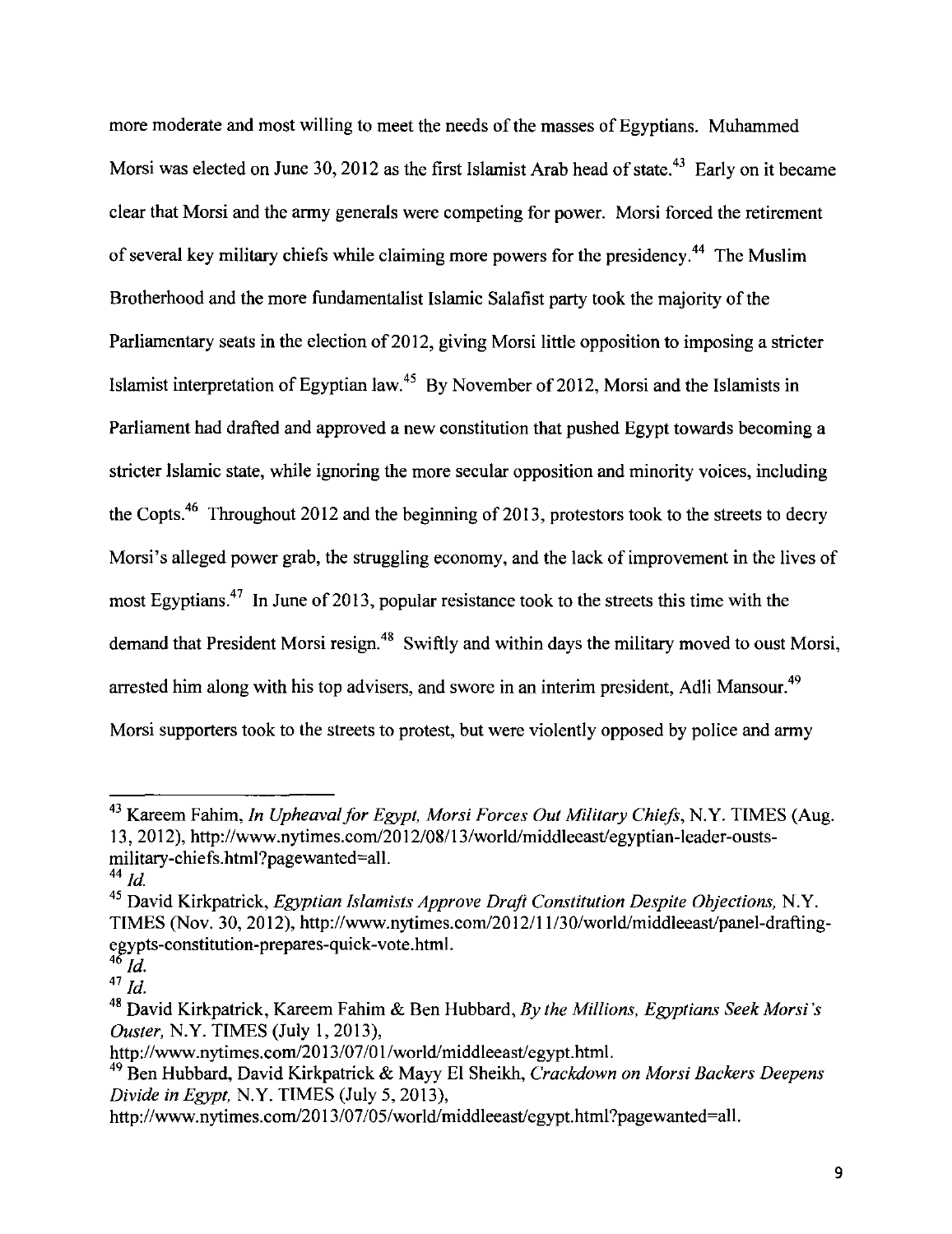forces. Hundreds of Morsi supporters were killed or injured. Each protest against the military's actions was met by more violence and muted outcry both outside and inside of Egypt.<sup>50</sup> Many welcomed the military's intervention, while others questioned its motives and timing.<sup>51</sup> The military continued to remove the Muslim Brotherhood from the government and eventually outlawed the Brotherhood as a political party.<sup>52</sup> By the time of this writing, Morsi was on trial for alleged corruption and the Muslim Brotherhood was in hiding.<sup>53</sup> However, it should be noted that as recently as November 14,2013, the interim government had lifted the state of emergency and the nighttime curfew in a display of confidence in the security of the country.<sup>54</sup>

This security does not apply to the nation's Copts, however. In reprisal and amongst

accusations of complicity with the military takeover, Copts became targets of Islamist anger.<sup>55</sup>

Coptic churches throughout Egypt were attacked and burned.<sup>56</sup> Dozens of Copts were killed in

<sup>50</sup> David Kirkpatrick, *Hundreds Die as Egyptian Forces Attack Islamist Protesters,* N.Y. TIMES *(Aug.* 15, 20 13 ), http://www.nytimes.com/20 13/08/15/world/middleeast/egypt.html ?ref=world. 51 Ben Hubbard & David Kirkpatrick, *Sudden Improvements in Egypt Suggest a Campaign to* 

*Undermine Morsi,* N.Y. TIMES (July II, 2013),

http://www.nytimes.com/2013/07/11/world/middleeast/improvements-in-egypt-suggest-acampaign-that-undermined-morsi.html?ref=world.

<sup>52</sup> David Kirkpatrick, *Egyptian Court Shuts Down the Muslim Brotherhood and Seizes Its Assets,*  N.Y. TIMES (Sept. 24, 2013 ), http://www.nytimes.com/20 13/09/24/world/middleeast/egyptiancourt -bans-muslim-brotherhood.html.

<sup>53</sup> Kareem Fahim and Mayy El Sheikh, *In Statement From Prison, Morsi Accuses Egypt's Military Leaders of Treason,* N.Y. TIMES (Nov. 14, 2013),

http://www.nytimes.com/2013/11/14/world/middleeast/morsi-letter-from-prison.html?ref=egypt. 54 Kareem Fahim, *Government in Egypt Eases Restrictions,* N.Y. TIMES (Nov. 15, 2013), http://www.nytimes.com/20 13/11/15/world/middleeast/government-in-egypt-easesrestrictions.html?ref=egypt.

<sup>55</sup> Kareem Fahim, *Islamists Step Up Attacks on Christians for Supporting Morsi 's Ouster,* N.Y. TIMES (Aug. 21, 2013), http://www.nytimes.com/20 13/08/21/world/middleeast/attacks-riseagainst-egypts-christians.html.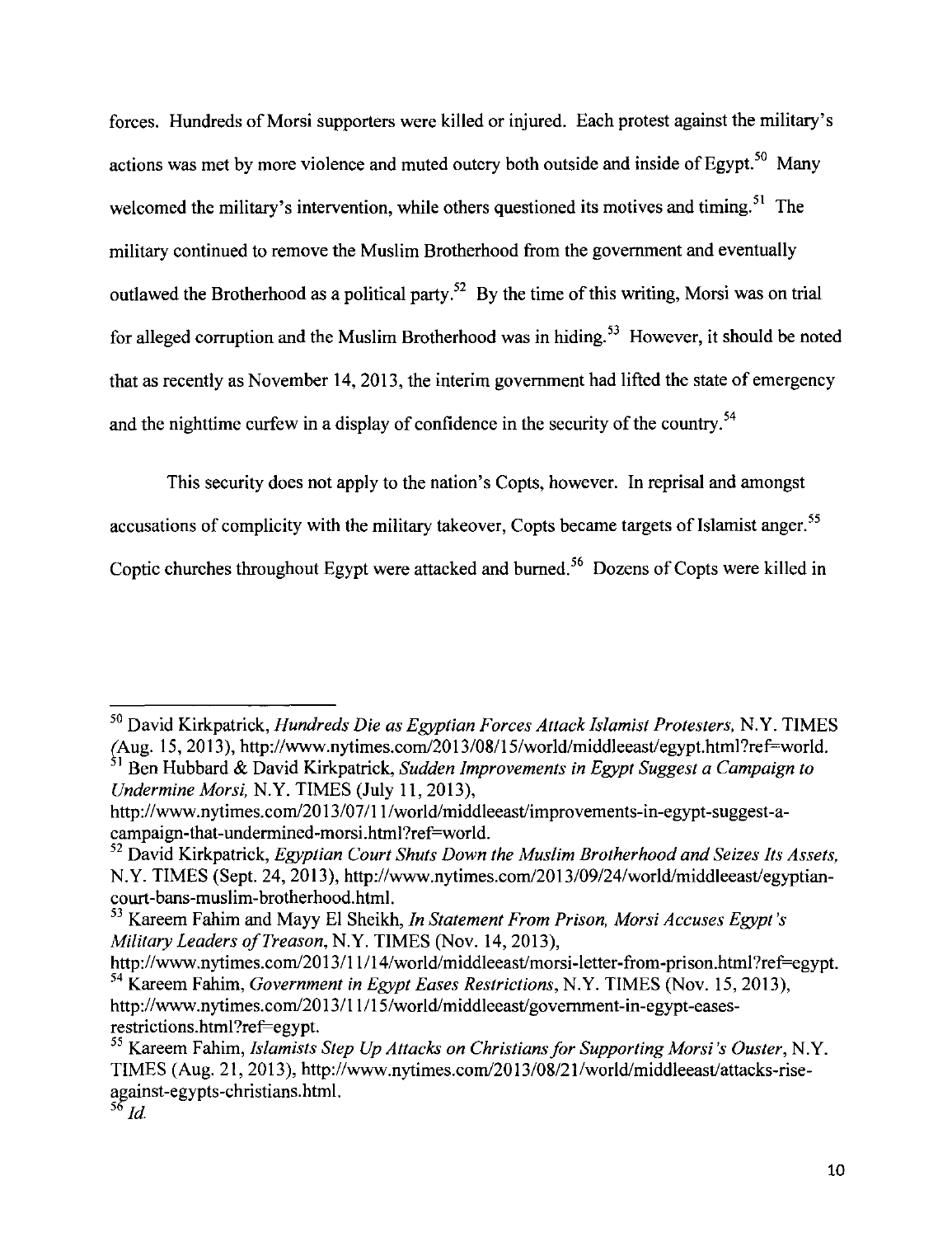attacks in Cairo and more rural areas of Egypt. This level of violence against the Copts had not been seen in decades. 57

According to officials in the Coptic Church, there have been attacks on 73 churches, in addition to scores of Coptic-owned homes and businesses, since the end of June. The Copts have been persecuted for joining the demonstrations that led to the removal of President Mohamed Morsi in early July. Supporters of Mr. Morsi were incensed that the Coptic pope, Tawadros II, supported the army's plan for ending the Brotherhood's rule.<sup>58</sup>

Copts accused the police and military of doing nothing to protect them or their churches.<sup>59</sup> All the hope of the Arab Spring for Copts, the hope for equality in Egypt, has been lost and replaced with a fight for survival among the chaos. As one commentator put it, "the seeds of the recent escalation in violence against the Copts were sown long before the current turmoil in Egypt."<sup>60</sup>

# **III. Egypt, Islam and the Copts- Dhimmitude and the Jizya**

# **A. De jure dhimmitude**

Many Copts were cautiously optimistic during the initial days of the Arab Spring.

However, their hopes were dashed when it became clear that the Muslim Brotherhood was taking

power in the country. After the Brotherhood's ouster from power, it's remarkable how little has

changed for the Copts, or how much has changed for the worse. The reason for this is that the

<sup>57</sup> Kareem Fahim, *Gunmen Fire at Church in Egypt; At Least 3 Die,* N.Y. TIMES (Oct. 21, 2013), http://www.nytimes.com/2013/10/21/world/middleeast/gunmen-fire-at-church-in-egyptat -least-3-die.html.

<sup>58</sup> Alaa AI Aswany, *Egypt's Two-Front War for Democracy,* N.Y. TIMES (Nov. II, 2013), http://www.nytimes.com/2013/11/11/opinion/aswani-egypts-two-front-war-for-democracy.html.

<sup>59</sup> Liam Stack, *Egyptian Police Failed to Defend Churches, Rights Group Says,* N.Y. TIMES BLOG (Aug. 22, 2013, 5:14PM), http://thelede.blogs.nytimes.com/2013/08/22/egyptian-policefailed-to-defend-churches-rights-group-says.

<sup>60</sup> Barry Curtiss-Lusher & Abraham Foxman, *War on Egypt's Christians,* N.Y. TIMES (Aug. 24, 2013), http://www.nytimes.com/2013/08/24/opinion/war-on-egypts-christians.html.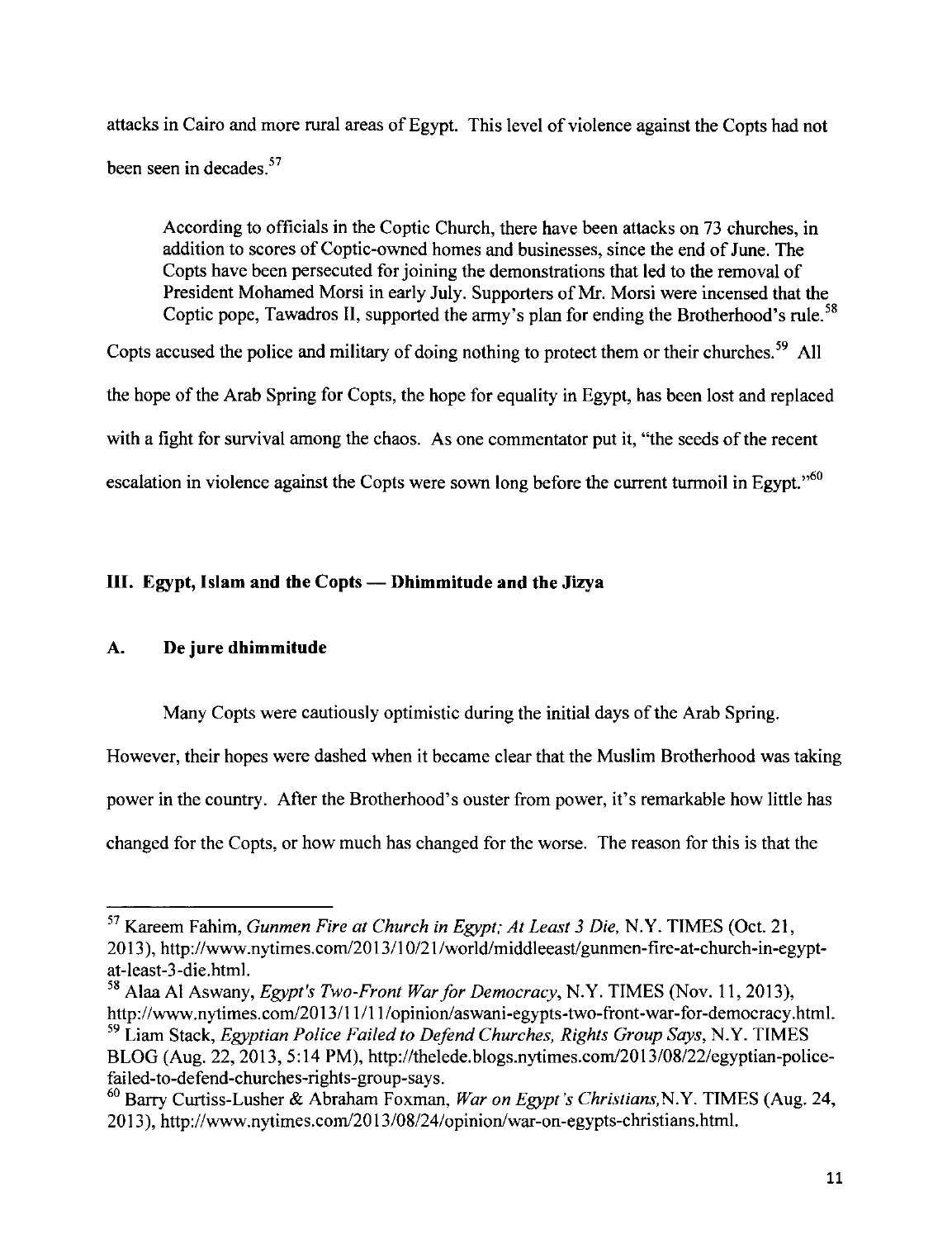position of power between Muslims and non-muslims has not changed since the Arab Spring, nor has it changed in the past thousand years. Though the Copts status as dhimmis was abolished in 1855, the legacy as second-class citizens still remains today.

The Arab conquest of the Mideast during the first millennium saw the application of sharia law in various contexts.<sup>61</sup> In a short time, Islamic rulers became the rulers of many non-Islamic areas, including Egypt. Donna Artz discusses the imposition of Islam into a non-Islamic society:

Islam, for all its internal cultural and political diversity, is rooted in a radically different consciousness toward community and authority than prevails in much of the West. "Islam," which literally means "submission to the will of God" (and "Muslim," "one who submits"), provides a comprehensive code of law, covering the social, political, and economic life of the community as well as rituals of worship. There is no separation of "mosque and state" in Islam. Religion is pervasive, not compartmentalized into one day of the week as in most modern Western societies.<sup>62</sup>

Non-Muslims, who by their very existence "sit apart" from the Muslim world, need not deliberately and publicly express their opposition, however. Simply by their presence, and their commonplace desire to live as a distinctive community, non-Muslims are considered "non-harmonious" and accordingly treated under separate rules of Islamic law. Sometimes such rules can be highly repressive, especially when combined with secular law. $63$ 

In most cases, forced conversion to Islam is not sanctioned by the Koran, but by their

very existence non-Muslims were affronts to an Islamic society being governed by sharia law.<sup>64</sup>

The Koran did allow for non-Muslims to live in Muslim lands as dhimmis, or literally,

<sup>61</sup>*See Arzt Human Rights, supra* note 5, at 143.

 $62$  *Id.* 

<sup>63</sup>*!d.* 

<sup>&</sup>lt;sup>64</sup> *Id.* (discussing discrimination against non-Arab Muslims and Muslims who were not of the ruling sect, such as Shiites in Sunni countries, or the Baha'is of Iran).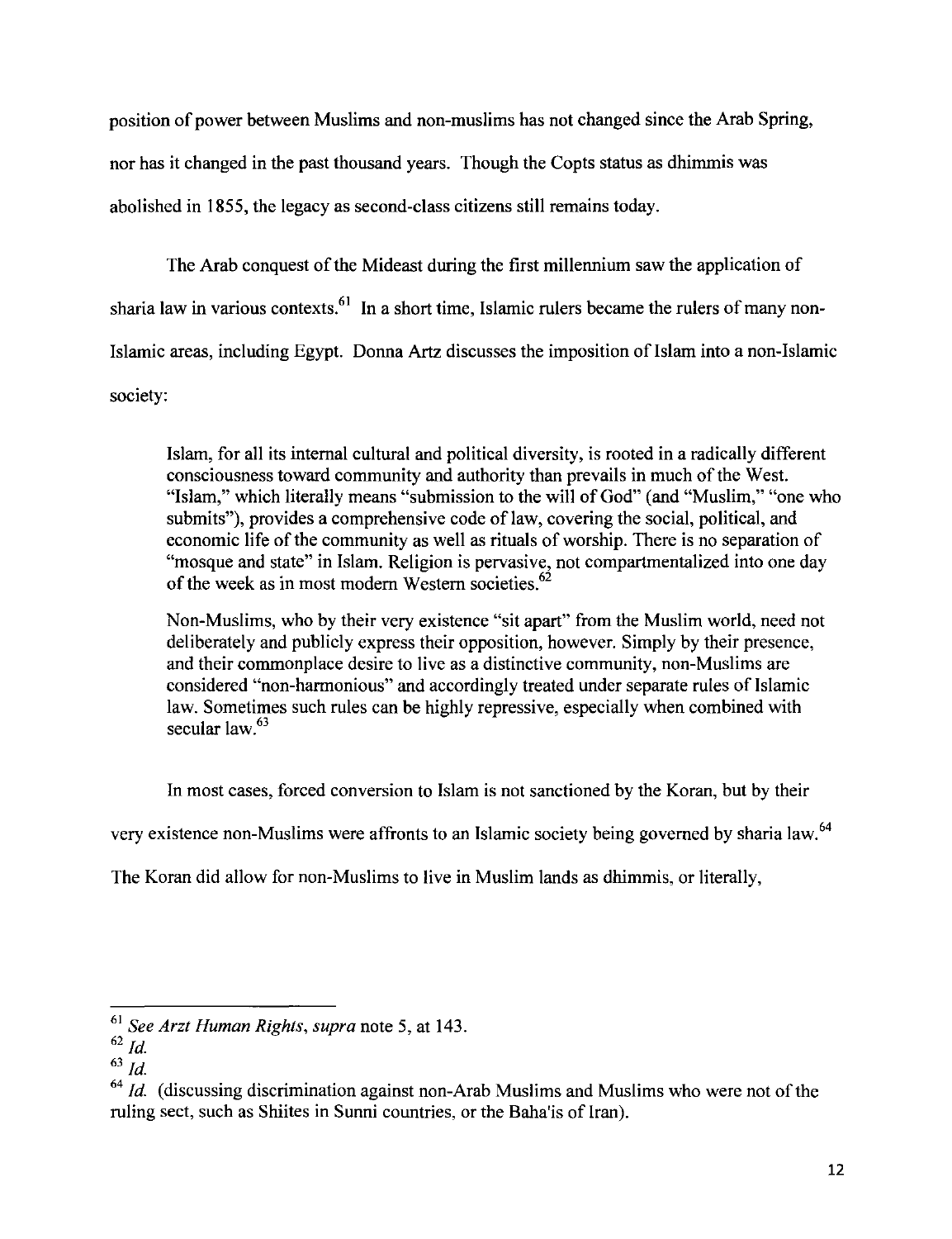"protected ones," though they were clearly second-class citizens.<sup>65</sup> Dhimmis could keep their

property and remain in their homes as long as the paid the jizya tax.<sup>66</sup>

Alternative translations of Mohammad's instructions state that the dhimmi should be humiliated. However, scholars have debated whether the humiliation should be in the form of non-Muslims having to pay the tax personally by carrying it in hand, whether the tax should be so high that non-Muslims are humiliated, or whether non-Muslims should be humiliated and subdued in every aspect of life.

Forced conversions were the rule for conquered pagans; however, Jews, Christians, and Zoroastrians (all of whom were monotheists) were allowed to keep their religion, if they accepted dhimmi status. Even conquered Hindus and Buddhists were given dhimmi status in areas where they were so numerous that forced conversions were impossible to impose.<sup>67</sup>

Many Christians and Jews who sought religious tolerance fled from persecution to Islamic lands.

For example, Jews under the Ottoman Turks were often better off than Jews who lived under the European Christians. After the Jews were expelled from Spain in 1492, and Spain coerced Portugal into expelling the Jews from Portugal, about 200,000 Iberian Jews moved to Turkey or other Ottoman lands. Christians, too, sometimes sought religious tolerance by fleeing to Islamic lands. The Byzantine Emperor Leo III the !saurian (717-41) tried to convert the Jews by force, and also persecuted Christian dissenters from the Byzantine Orthodox Church. So Jews and Christians alike immigrated to the territories of the caliphs and sultans, who welcomed the well-educated and talented immigrants.<sup>68</sup>

Throughout Islamic territories dhimmis had restrictions on what they could and could not do.

Different territories were more restrictive than others in their implementation of sharia law, but

many of these restrictions were pervasive including; prohibitions on the dhimmi wearing the

color green, prohibitions on the building of churches and synagogues, prohibitions on the

 $65$   $Id$ .

<sup>66</sup>*Id* 

<sup>67</sup> David B. Kopel, *Dhimmitude and Disarmament,* 18 GEO. MASON U. CIV. RTS. L.J. 305, 306-07 (2008).

<sup>68</sup> BAT YE'OR, THE DECLINE OF EASTERN CHRISTIANITY UNDER ISLAM: FROM JIHAD TO DHIMMITUDE 34-36, 126 (1996).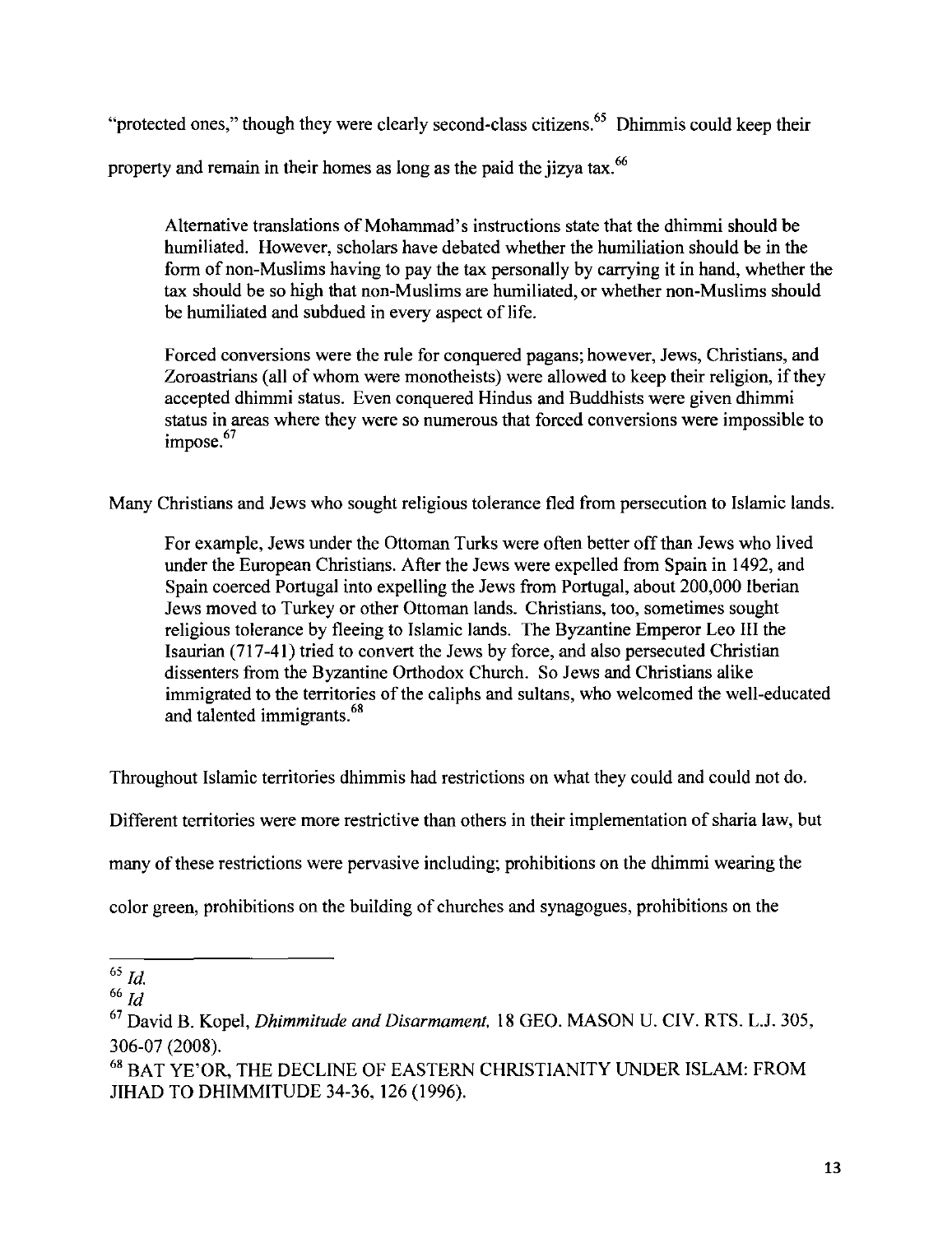performance of religious ceremonies or the ringing of church bells, and prohibitions on proselytizing.69 Dhimmi men could not marry a Muslim woman, but Muslim men could marry dhimmi women.<sup>70</sup> Dhimmis were not allowed to carry arms or defend themselves from attacks by Muslims. $71$ 

All of these restrictions and the jizya coerced dhimmis to convert to Islam, flee, or submit. In many cases, it was a means of forced conversion without direct force. The end effect was the same, decreased numbers of non-Muslims within the borders of the Islamic territory.

# **B. De facto dhimmitude**

Though in the eyes of the law the Copts are Egyptian citizens, the legacy of dhimmitude is pervasive in practice. Today, only a handful of Islamic states still have official distinctions between dhimmi and non-dhimmi.<sup>72</sup> The jizyza tax has also been abolished. However, the cultural separation and discrimination is still prevalent:

In more secularized Muslim countries, as in most other societies in the post -apartheid era, religious discrimination tends to be de facto rather than de jure. Non-Muslims are now eligible for citizenship in every Muslim state except Saudi Arabia. While no less invidious, religious persecution which is not officially sanctioned by state law allows governments to disavow responsibility, blaming such acts on ostensibly eradicable, ancient, culturally-based prejudices.<sup>73</sup>

<sup>69</sup>*See* Kopel, *supra* note 67, at 308.

<sup>70</sup>*See* Brown, *supra* note 12, at I 079-80.

<sup>71</sup>*See* Kopel *supra* note 67, (discussing the general disarmament of all dhimmis in Islamic territories).

 $72$  Donna E. Arzt, The Role of Compulsion in Islamic Conversion: Jihad, Dhimma Andridda, 8 BUFF. HUM. RTS. L. REV. 15,25 (2002) [hereinafter *Arzt Compulsion].* ("Only in the formally Islamic states of Saudi Arabia, the Sudan, Iran, and Oman are non-Muslim minorities afforded an officially unequal status under law; distinctions between dhimmi and non-dhimmi minorities are also lawful in these countries").

 $^{73}$  *Id.*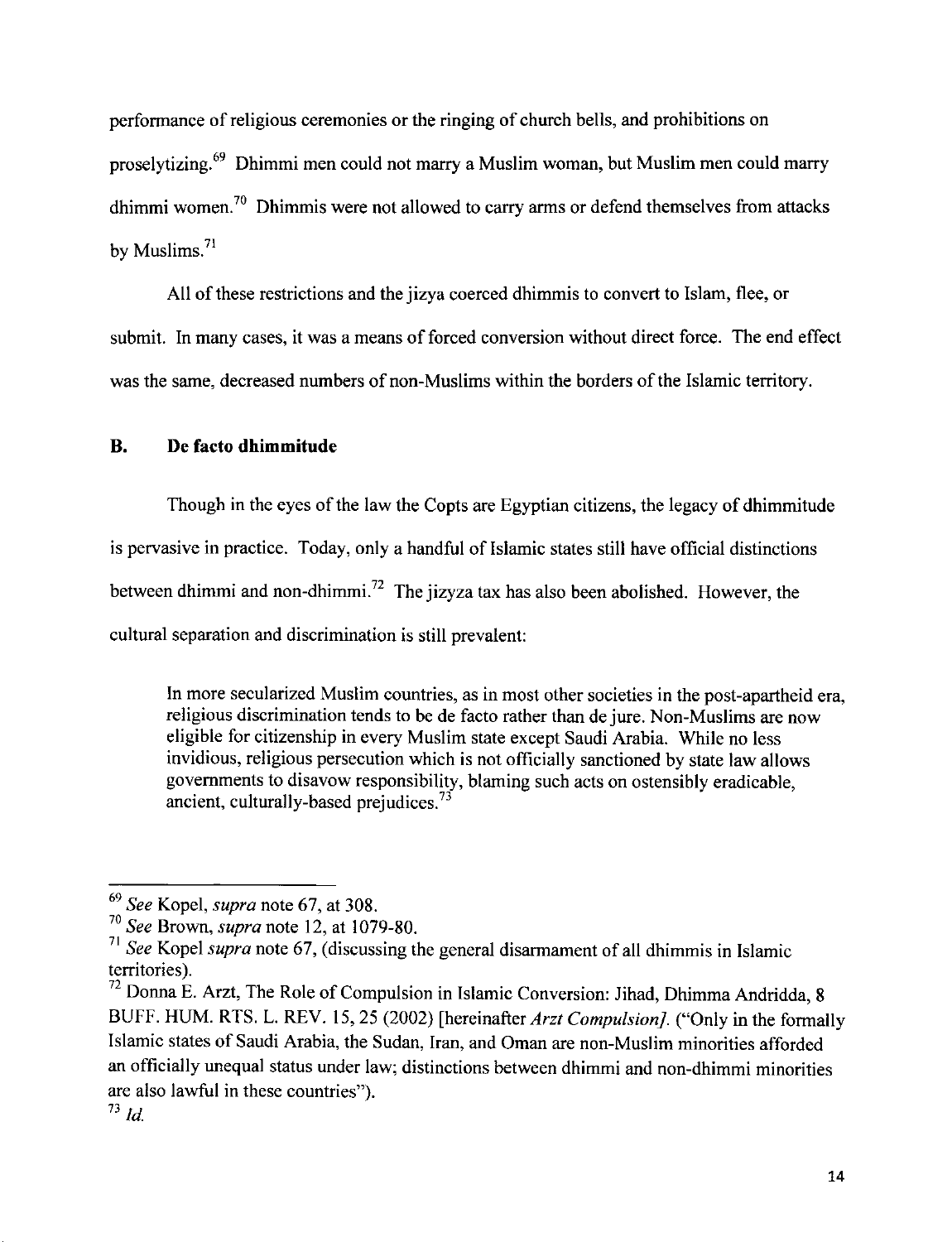This de facto discrimination is informative to the situation of the Copts in Egypt. The Copts were dhimmis who paid the jizya, and for all intents and purposes are still dhimmis today with strict restrictions on their behavior that touches every aspect of Coptic life.

For instance, in 1977 the Council of the Egyptian Ministry of Justice accepted a draft law that would have strengthened sharia law's influence in Egypt.<sup>74</sup> As part of the draft law, which was ultimately defeated, any Muslim who intentionally left the faith was deemed an "apostate." Under the law the punishments for apostasy could include the loss of the right to administer one's own property and even death.<sup>75</sup> The other effect was to criminalize any successful efforts by the Coptic Church to gain converts.<sup>76</sup> Though the law was not passed, as recently as 2011, 24 Copts were killed when a rumor was circulated that Coptic men had kidnapped and forcibly converted a Muslim woman to Christianity.<sup>77</sup> In other cases, Muslim converts to Christianity have been arrested and detained.<sup>78</sup> Required national identity cards display the religion of every Egyptian citizen.<sup>79</sup> This same requirement extends to birth certificates, driver's licenses, employment applications, and visas for travel. Muslims who have converted to Christianity are unable to change their status on these documents. <sup>80</sup>

 $^{76}$   $\overline{Id}$ .

<sup>74</sup>*See* Rowberry, *supra* note 3, at 121.

<sup>75</sup>*!d.* 

<sup>77</sup>David Kirkpatrick, *Egypt's Christians Fear Violence as Changes Embolden Islamists,* N.Y. TIMES (May 31, 2011),

http://www.nytimes.com/2011/05/31/world/middleeast/31 coptic.html?pagewanted=all [hereinafter *Kirkpatrick].* 

<sup>78</sup>*See* Brown, *supra* note 12, at 1091-92.

 $^{79}$  *Id.* 

 $80$   $ld.$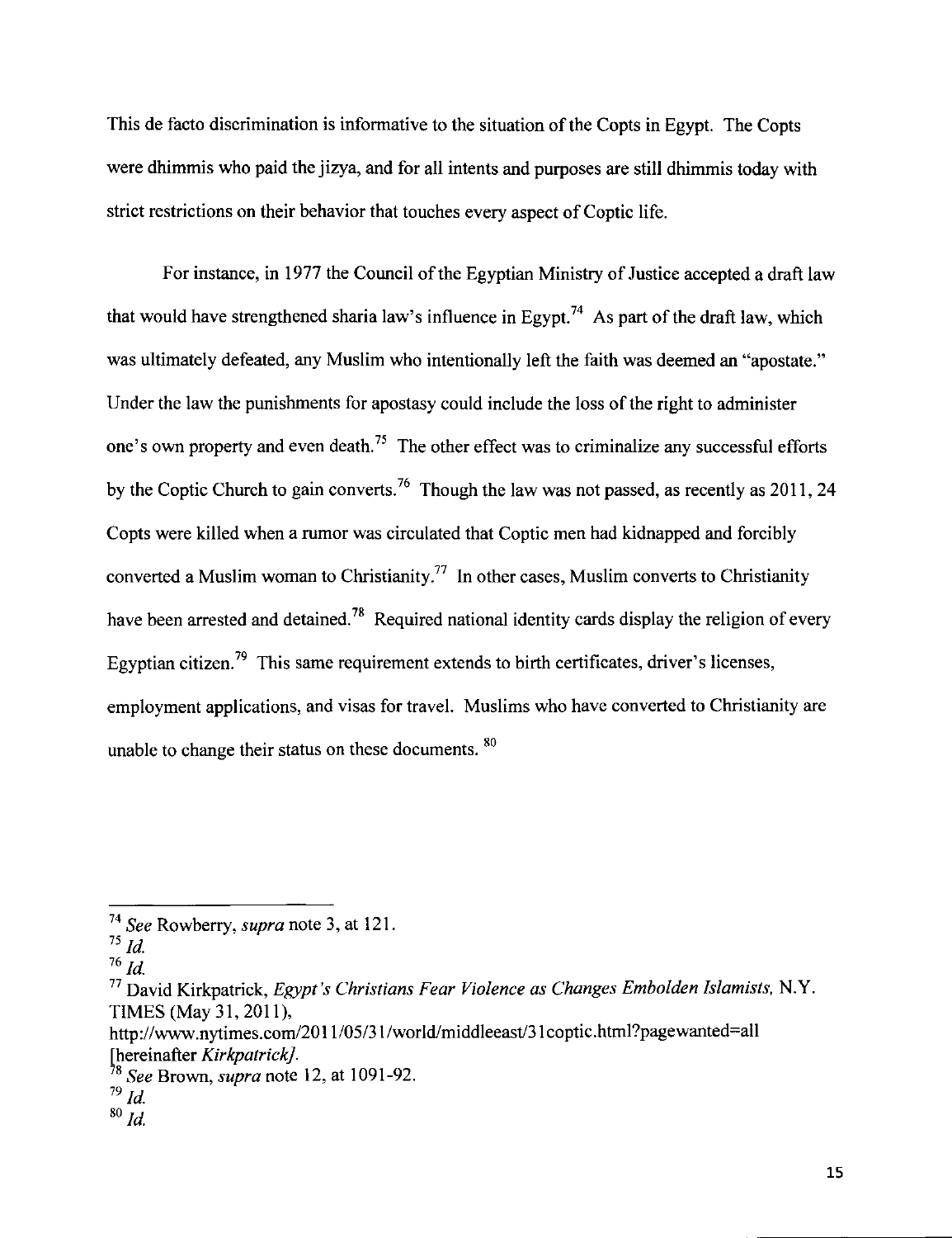The prohibition on the building and repair of churches is still in effect.<sup>81</sup> This proscription, called the Hamayouni Decree, dates back to the rule of the Ottoman Turks, who required a labyrinthine series of necessary permits for the smallest of repairs.<sup>82</sup> Any construction or repair of a church in Egypt required presidential approval up until 1998.<sup>83</sup> At this time governors can give approval but the practice is still onerous to Christians who find ways of getting around the law, such as erecting "community centers" that serve as places of worship.<sup>84</sup> There is also a ban on building new Churches within the "vicinity" of a mosque, though the distance is undefined.<sup>85</sup> Final approval for any building is left in the hands of the authorities where Copts have little influence.<sup>86</sup>

Inequalities also exist in the education systems of Egypt. For example, the Koran is taught in the public schools of Egypt, requiring Coptic children to memorize passages.  $87$  No lessons are given on Christianity. As a result of the government's ability to appoint university administration members, Copts have also been denied key positions at universities.<sup>88</sup> Furthermore, Copts were kept out of medical schools under the reasoning that "some Islamists find  $[$  treatment of Muslim women by Coptic doctors  $[$  offensive."<sup>89</sup>

There is also a lack of representation of the Copts in the Egyptian Parliament. By many estimates, Copts make up 10% of the Egyptian population, though their representation in

<sup>&</sup>lt;sup>81</sup> *Id.* at 1086-87.

 $\overline{82}$   $\overline{Id}$ .

 $\overline{^{83}$  *Id.* 

<sup>84</sup> See *Kirkpatrick, supra* note 77.

<sup>85</sup>*See* Brown, *supra* note 12, at 1086-87.

<sup>86</sup>*!d.* 

<sup>87</sup>*See* Brown, *supra* note 12, at 1088-89.

<sup>88</sup>*!d.* 

 $89$   $\dot{\rm{Id}}$ .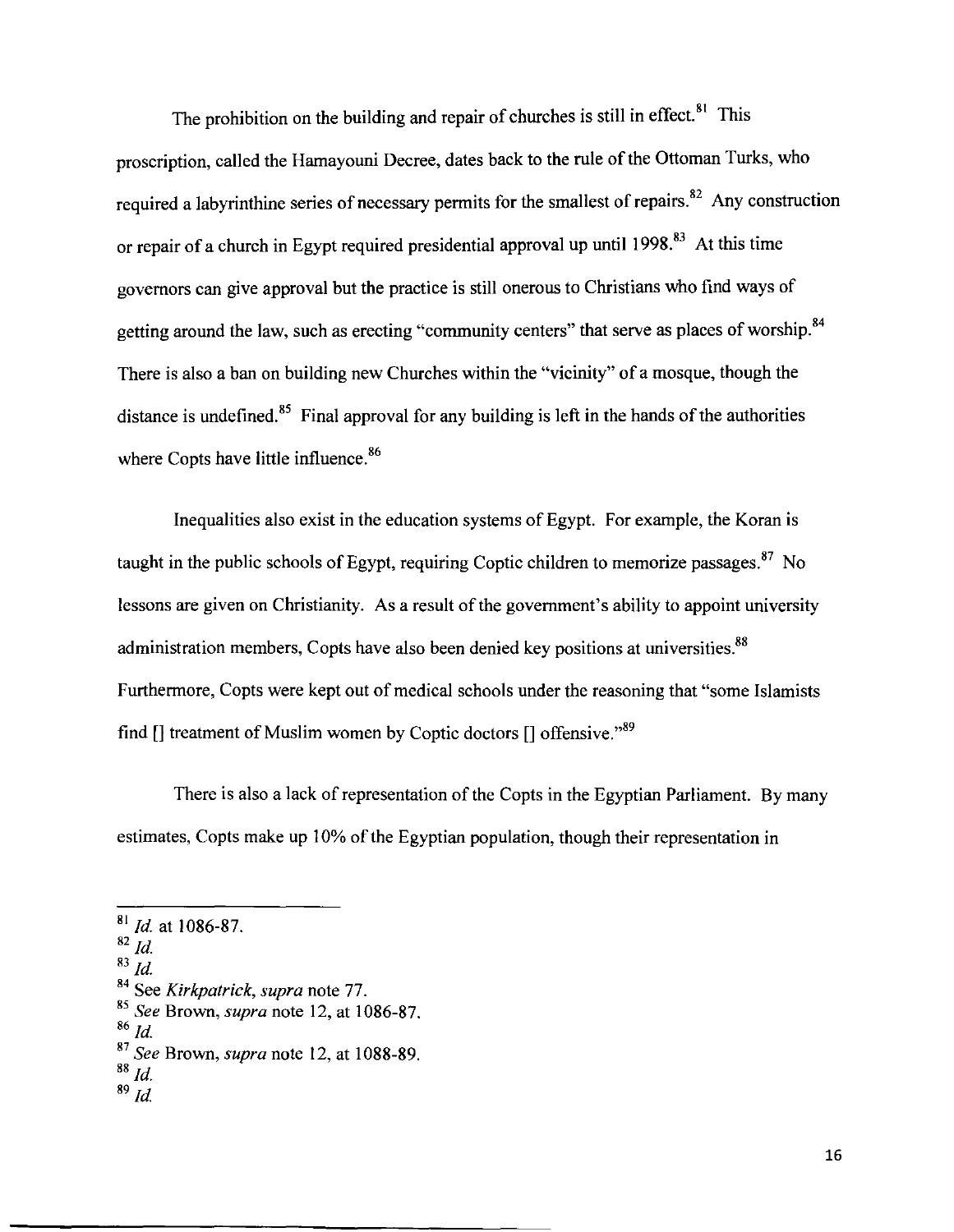Parliament is far from proportional.<sup>90</sup> Coptic representation has declined since a peak in 1942, when Copts made up 10% of the Parliament.<sup>91</sup> Sahar Aziz attributes some of the decline to Nasser's presidency:

The downward trend began with an official ban in 1953 of all political parties, including the Al-Wafd Party, as part of a series of political reforms under President Nasser's Arab socialist agenda. These reforms implemented socialist policies while promoting Egypt's Arab character and role as leader of the Arab World. Institutional efforts to promote Egypt's Arab heritage marginalized Copts, many of whom identified as Egyptians rather than Arabs. Although the ban on political parties was officially lifted in 1976, Coptic representation in parliament continued to decline following the adoption of a winnertake-all, independent candidate system in 1990. The winner-take-all system disadvantaged minority candidates, who previously only had to win a predetermined minimum number of votes to secure a parliamentary seat under a proportional representation system. This change, coupled with growing public disillusionment with the government by both Muslims and Copts, further limited Coptic representation.<sup>92</sup>

Aziz further explains that the geographic concentration of Copts in a few regions of the country means that they cannot attain the "critical mass" to gain a meaningful number of Parliamentary seats. Regardless of the reason, the result is the same, Copts have less representation in proportion to their percentage of the population in Egypt, which equals a smaller voice.<sup>93</sup>

# **IV. What Should Be Done For the Copts- Opportunity for Change**

Egypt has the framework and the incentive to become a more just and equitable society. By making small changes and enforcing international human rights pacts it has already agreed to, Egypt could improve the lives of the Copts as well as all Egyptians.

# **A. Egypt should enforce its human rights obligations**

<sup>90</sup> Sahar F. Aziz, *Revolution Without Reform? A Critique of Egypt's Election Laws,* 45 GEO. WASH. INT'L L. REV. 1, 64 (2013).

<sup>91</sup>*!d.* 

<sup>92</sup>*!d.* 

<sup>93</sup>*!d.* at 56.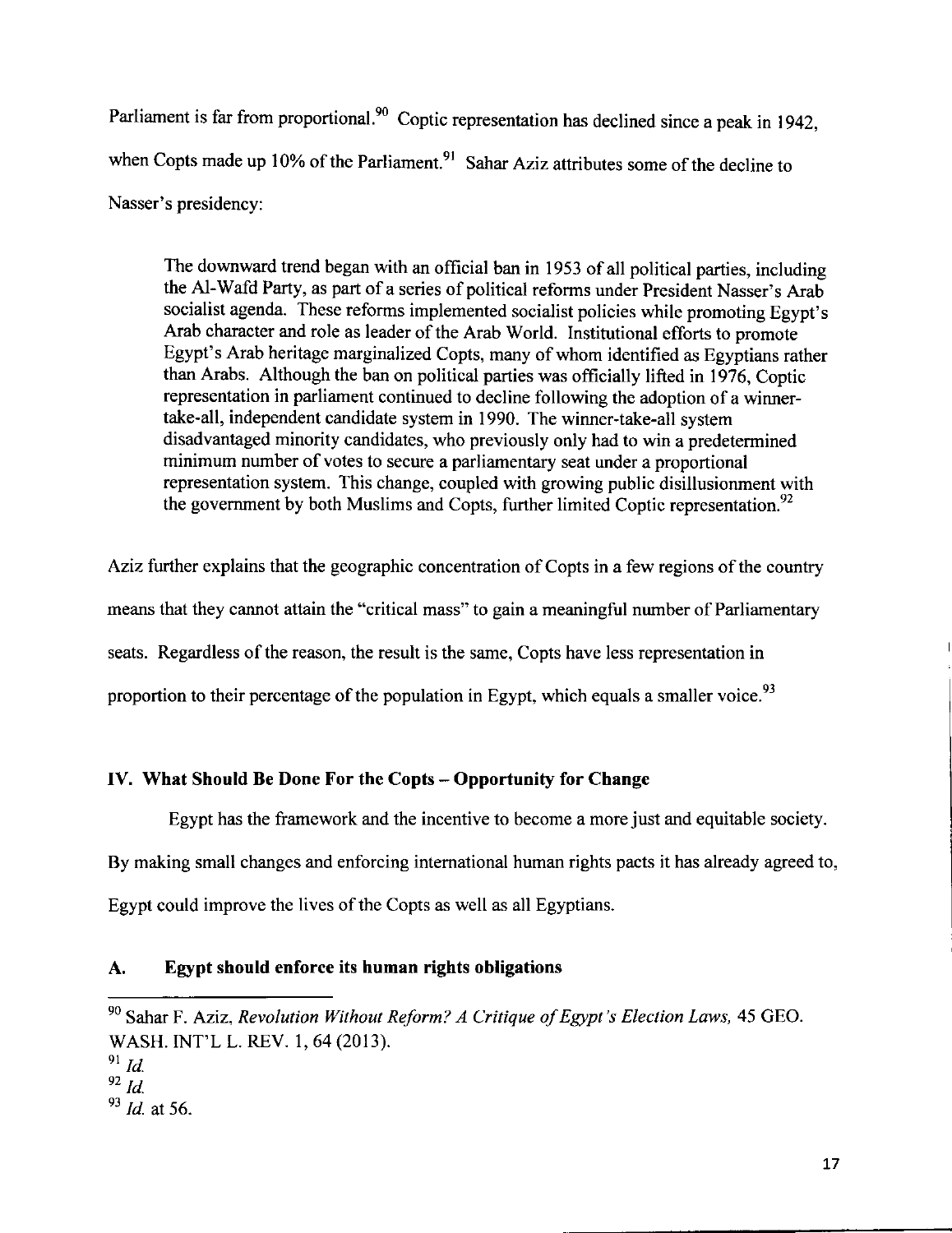Egypt has been a member of the United Nations ("UN") since 1945.<sup>94</sup> The relationship with the UN has been beneficial to Egypt as one of its own, Boutros Boutros-Ghali, a Copt, became Secretary General in 1992.<sup>95</sup> Egypt has an obligation to the UN International Bill of Human Rights (IBHR)<sup>96</sup> which is made up of several documents including, the Universal Declaration of Human Rights ("UDHR")<sup>97</sup>, and the International Covenant on Civil and Political Rights ("CCPR")<sup>98</sup>. The UDHR sets forth that people are free to choose, change, and to practice that religion.<sup>99</sup> The CCPR requires signatories to guarantee freedom of conscience, thought and religion, while providing judicial and legislative remedies for violations of these rights.<sup>100</sup>

Scott Kent Brown argues that the Egyptian government has an affirmative duty under both the UDHR and the CCPR to protect Copts from discrimination from state and non-state actors.

Article 2(3) requires states to provide an "effective remedy" to those individuals whose religious human rights have been violated. Thus, states that are party to the CCPR, as Egypt is, are affirmatively obligated to enact "legal measures" to protect the religious human rights of their citizens."  $\frac{101}{2}$ 

The CCPR requires that Egypt enact laws to assure the religious freedom of its citizens against

state and non-state actors "even when committed by people outside or without any official

<sup>94</sup>*See* Brown, *supra* note 12, at I 064.

<sup>&</sup>lt;sup>95</sup> *Id.* 

 $96$  *Id.* 

 $^{97}$  G.A. Res. 217 A (III), U.N. Doc. A/810 (Dec. 10, 1948) [hereinafter UDHR].

<sup>&</sup>lt;sup>98</sup> G.A. Res. 2200A, (XXI), 21 U.N. GAOR Supp. (No. 16) at 52, U.N. Doc. A/6316 (1966), 999

U.N.T.S. 171, (entered into force Mar. 23, 1976) [hereinafter CCPR].

<sup>99</sup>*See* Brown, *supra* note 12, at I 066,

 $100$ *Id.* 

<sup>101</sup>*See* Brown, *supra* note 12, at I 072.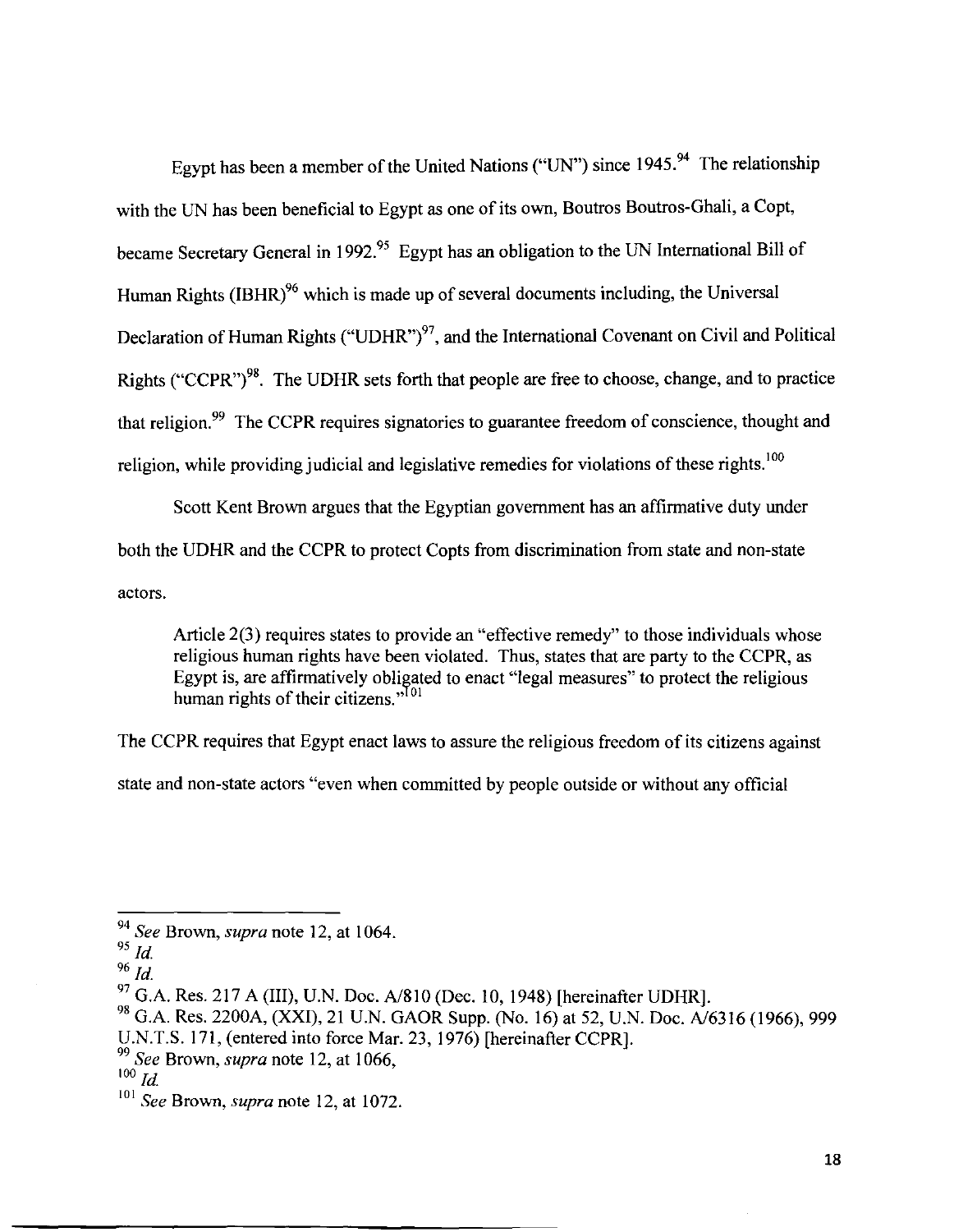authority."<sup>102</sup> Brown further suggests that under the CCPR Egypt must investigate and respond to threats and violence in a timely manner.<sup>103</sup> If Egypt is slow to respond or does not adequately investigate it would be in breach of its obligations under the CCPR.<sup>104</sup> Arguably, Egypt can improve the lives of the Copts and fulfill its obligations under the CCPR by thoroughly investigating and prosecuting crimes against Copts and Coptic property. Crimes against Copts for conversion from Islam are also clearly violations of the CCPR, but go uninvestigated. As it stands now, random acts of violence against Copts go uninvestigated and unpunished. The benefit of attempting to end religious-based violence is that it creates more stability and security which will in turn boost the economy. Brown believes that tourism would be the first industry to benefit from a government crackdown on violence.<sup>105</sup> But one could argue that all industries could benefit from the stability that could be gained from less violence.

Under its CCPR obligations, Egypt should also eliminate forms of discrimination within the government; in short, establish equal treatment for Muslim and non-Muslims. As it stands now, state-sanctioned religious discrimination is in violation of the CCPR. Brown believes that the extent to which sharia law is instituted determines whether or not a breach of the UDHR or the CCPR has occurred:

A total and complete implementation of the sharia into Egypt's legal system would clearly violate the Copts' religious human rights. For example, the sharia does not treat a non-Muslim living in an Islamic state as a full citizen of that state.<sup>106</sup>

Brown describes the status of dhimmis under Islamic law and the various restrictions sharia would impose on Copts in this system. He concludes that, "substantial portions of the sharia do

 $102$  Report of the Human Rights Committee, General Comments on Article 7 of the Covenant, 37 U.N. GAOR Supp. (No. 40) at 95, U.N. Doc. A/37/40 (1982).

<sup>&</sup>lt;sup>103</sup> See Brown, *supra* note 12, at 1072.

 $104$   $\overline{Id}$ .

<sup>&</sup>lt;sup>105</sup> *Id.* at 1074.

<sup>&</sup>lt;sup>106</sup> *Id.* at 1079.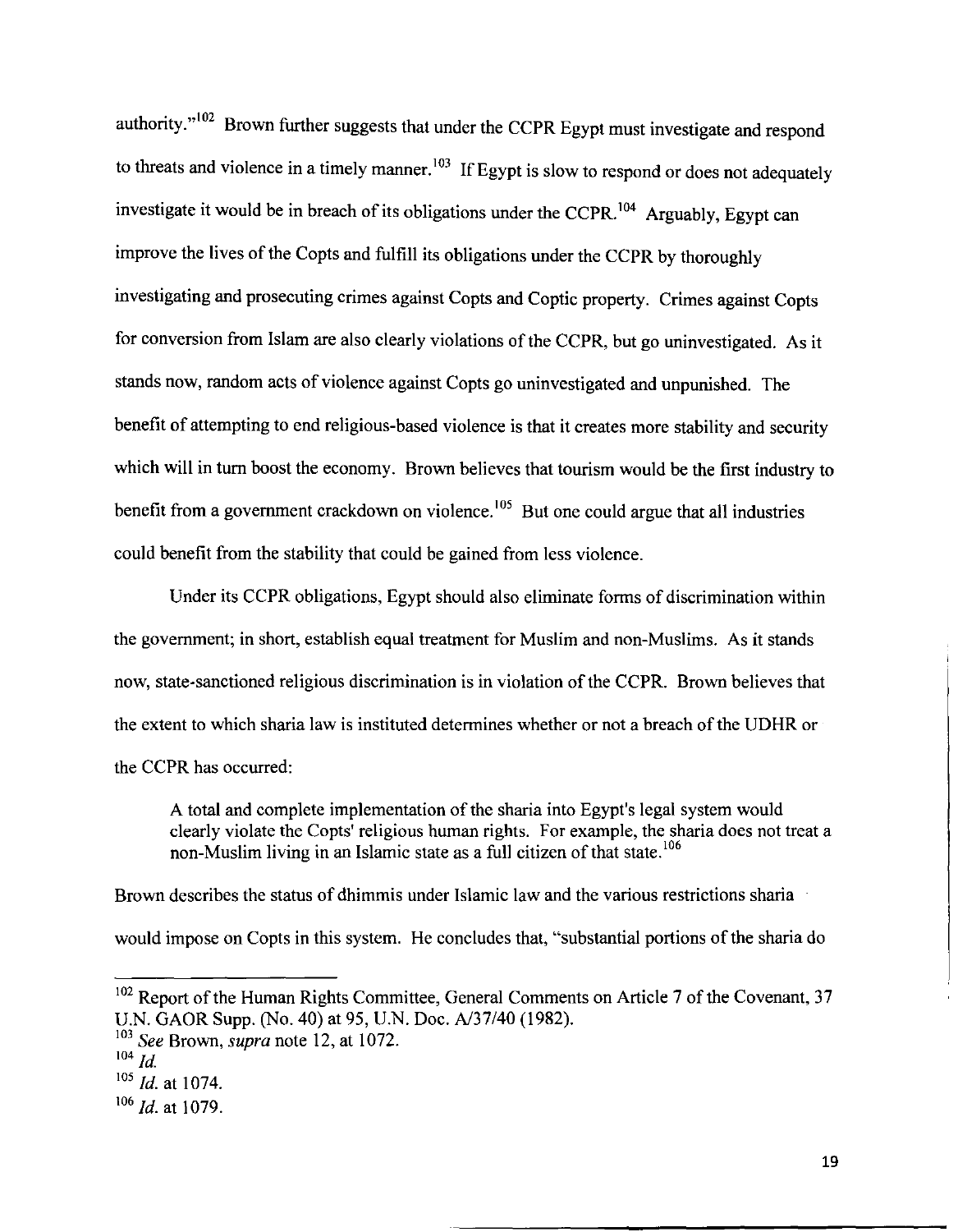not protect the fundamental religious human rights of non-Muslims living under its jurisdiction."<sup>107</sup> Clearly, anything of similar nature that places Copts in the position of dhimmis is a violation of the CCPR and fundamental religious human rights. Egypt should take steps to protect the Copts by not allowing a stricter form of sharia law to be implemented. Furthermore, the UN should mandate that Egypt take actions that bring it in line with its responsibilities under the requirements of CCPR and UDHR.

#### **B. Egypt should institute parliamentary quotas for minority representation**

Egypt should employ quota to increase minority representation in Parliament in something akin to affirmative action. The steady decline of Coptic representation in Parliament illustrates that Egypt is going backwards with regards to legislative inclusiveness. Part of the problem is the systemic unwillingness to elect Coptic candidates. Sahar Aziz recommends a proportional representation system to increase Coptic participation:

In theory, a proportional representation system increases the prospects of small parties and minority groups in gaining representation in parliament. Electoral districts in proportional representation systems are always larger than under a winner-take-all system and fixed according to historical considerations such as traditional geographic boundaries, demographics, and tribal areas. This promotes greater political participation by minorities because they need not win a majority of the votes in order to win a parliamentary seat. Instead, smaller political parties need only obtain a predetermined minimum number of votes, known as a "baseline." In the case of Copts, multi-member districts increase the chances of election of Coptic candidates in governorates like Minya, Qena, Sohag, and Assiut, where large concentrations of Copts reside.<sup>108</sup>

Aziz's suggestion is to require political parties to allot a spot for a Coptic candidate in the "top three slots in districts where Copts comprise at least 10% of the general population."<sup>109</sup>

 $\frac{1}{107}$  *ld.* 

<sup>108</sup> See Aziz, *supra* note 90, at 64-66.

<sup>109</sup>*ld.* at 68.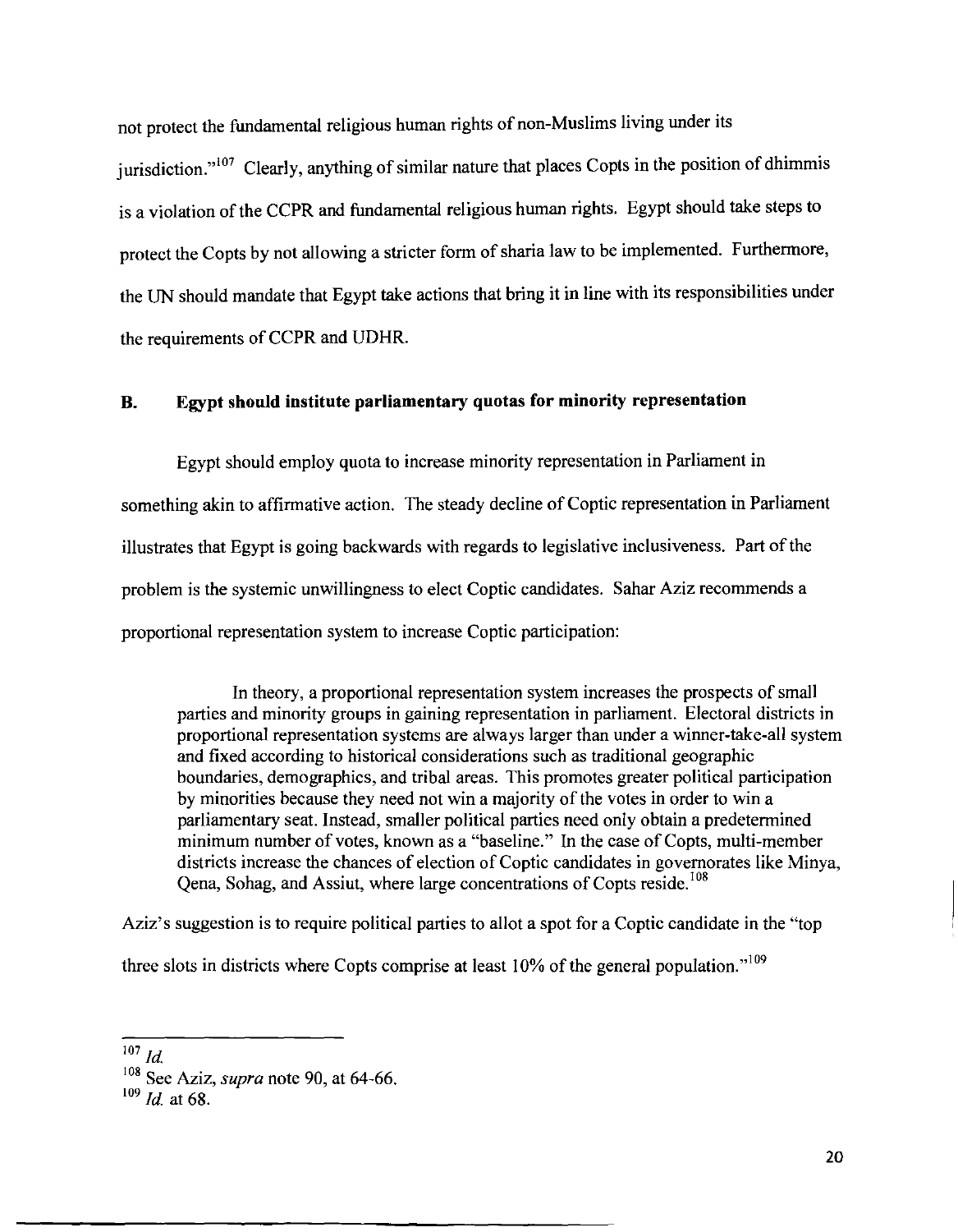Another possibility is to set aside 10% of the total seats in Parliament to Copts receiving the popular vote within a certain region. This would be a proportional allotment based on the estimate population of Copts within Egypt. Candidates for these positions could be selected from the various regions of the country by Copts themselves in a special Copt-only runoff election. Candidates could also be selected by a Parliamentary commission that selects the I 0% from local legislative Coptic leaders.

Because of Egypt's history of religious discrimination, drastic measures to create more representation for Copts in Egypt's Parliament are necessary.

# **C. Egypt Should Reform the Judiciary**

The Egyptian Supreme Constitutional Court is a bright spot in the Egyptian government. The Court is semi-autonomous and has taken great pains, at times, to track a more secular line.

Accordingly, the Constitutional Court has tried to strike a balance between "normative Islamic principles" and Egypt's "democratic character." In addition, the Constitutional Court has advocated the need for Egypt to honor its obligations to international human rights instruments. <sup>110</sup>

The introduction of a more strict interpretation of sharia law in to the Egyptian Constitution would make the Court's efforts at secular even-handedness extremely difficult. As mentioned above, the Court has to find a balance between democracy and Islam. Strict sharia creates structural inequalities, as we have seen, that are at odds with an open and equal democracy. Egypt's moderately sharia-based system has managed to address some ofthis conflict, but the new government should endeavor to keep sharia at bay.

Some commentators have called for new autonomy for the Court in the wake of the

ouster of Mubarak and Morsi:

<sup>&</sup>lt;sup>110</sup> See Brown, *supra* note 12, at 1083-84.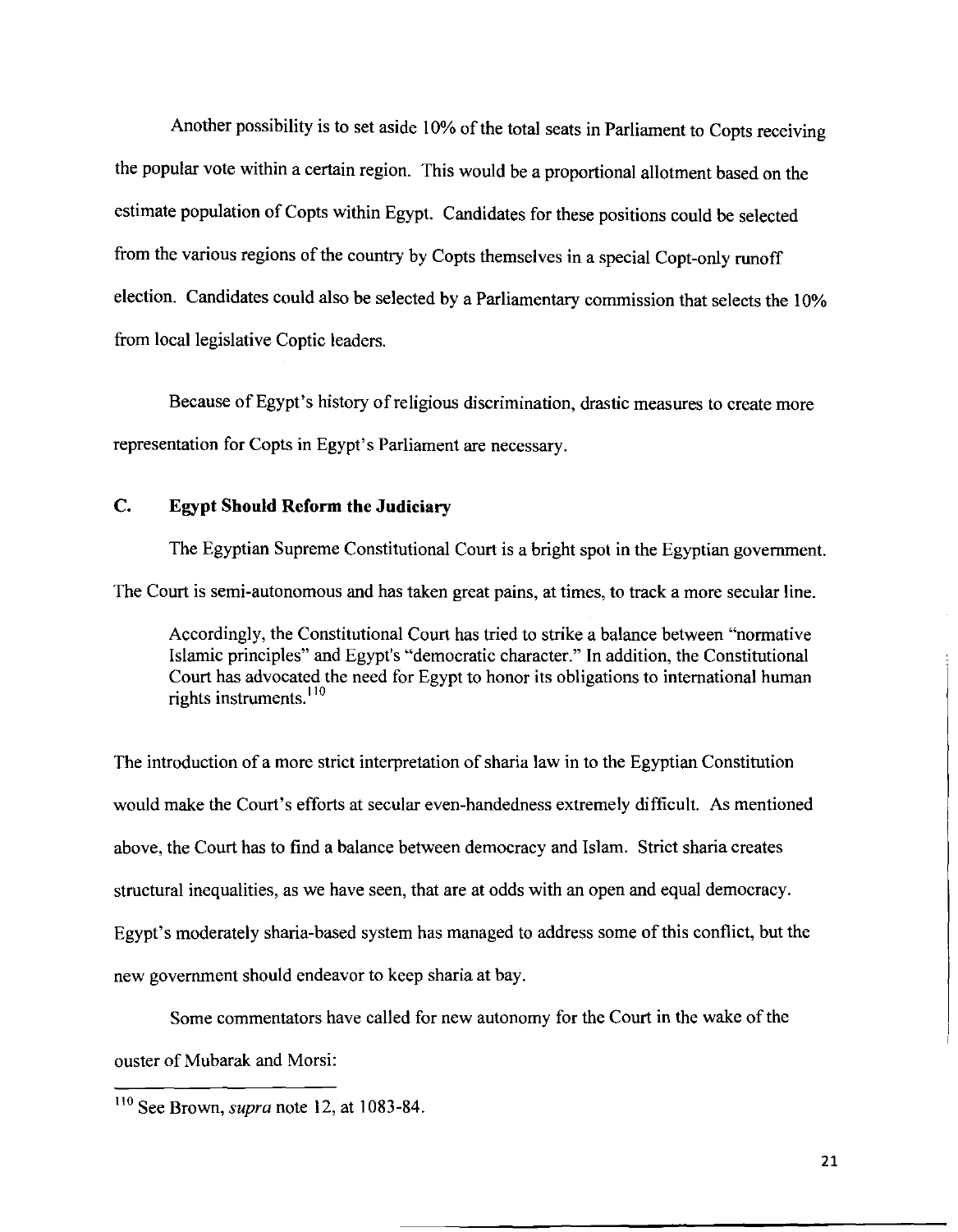First and foremost, Egypt should follow Benin's lead and continue to grant new authority to the Supreme Constitutional Court in order to create a court with true independent authority that is able to protect the constitution and the rights of Egyptians. Egypt should also create a system of accountability and transparency as Malawi has, perhaps even adopting the ombudsmen system to protect civil liberties.<sup>111</sup>

The specter of the Mubarak's dictatorship is present in today's military rule. The judiciary must strive to be separate and autonomous from the executive as well as the military. The only means of doing this is strengthening the Court's powers in by Constitutional amendment.

## **E. Egypt should end the last vestiges of dhimmitude**

One of the most important steps Egypt as country must take is to destroy all of the last remaining vestiges of dhimmitude and the rules and laws that survived from that time.

First, Egypt should abolish the restriction on construction and repair of churches. The strict requirement for permits for basic repairs is unfair and is meant lower the quality of worship of the Copts. Zoning rules and reasonable restrictions on the building of new churches can remain in effect, as long as they are not enforced with discriminatory purpose. The blanket prohibition on building new churches within the vicinity of mosques is clearly discriminatory and should be abolished.

Secondly, Egypt should reform the education system to be more inclusive of Copts and their history. The teaching of the Koran at public schools is common within Muslim countries. However, Egypt should endeavor to teach the basic history and beliefs of the Copts to public school students. The benefit could be twofold; first, Copts would be seen as equal participants in Egyptian culture, deserving of consideration; secondly, Copts themselves would be able to

<sup>111</sup> James Feuille, *Reforming Egypt's Constitution: Hope for Egyptian Democracy?,* 47 TEX. INT'L L.J. 237, 259 (2011).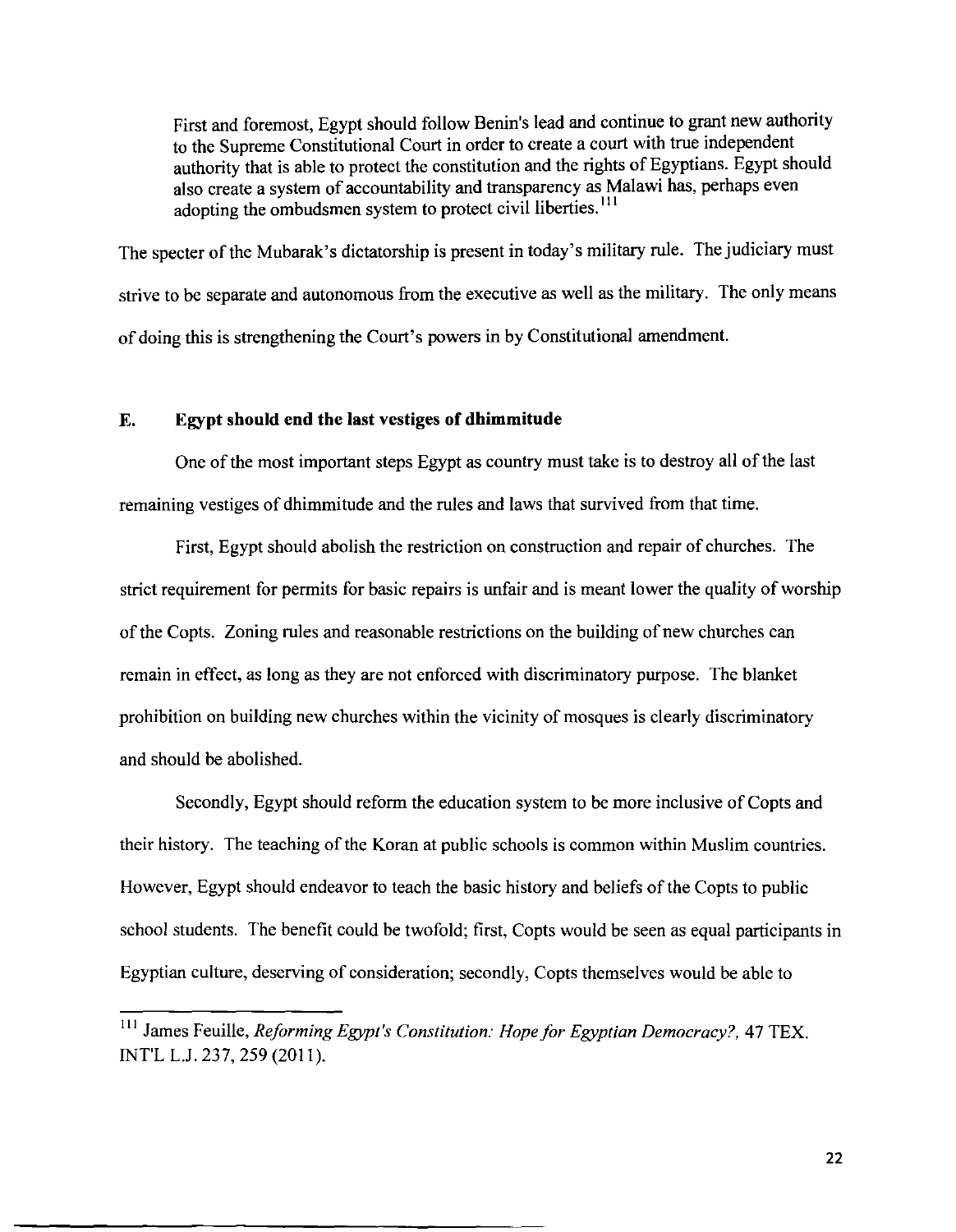engage and participate more if they felt like some attempt was being made to incorporate their heritage.

Third, the government should abolish any religious discrimination in the acceptance to higher education programs, or the appointment of higher education faculty and administration. Egypt should go as far as to implement a kind of affirmative action to ensure that Coptic Christians have presence in all areas of higher education. As it stands now, de facto discrimination in higher education, as previously mentioned, diminishes the ability of the Copts to receive education and to achieve professional advancement. Discrimination with regards to the appointment of university professors and administrators has the same effect. Any discrimination in higher education based on religion should be ended.

These laws marginalize and cast Copts as second class citizens. They stack the deck against the Copts, demoralize, and help justify discrimination. Before any meaningful change can take place, the Copts must be put on equal footing with the rest of Egypt in the eyes of the law and greater culture.

#### **F. The Copts should take action themselves**

In the chaos of the military's coup d'état and the violence against Copts that followed, one may ask how there is any opportunity for positive change in Egypt. It is a hard fact that whatever changes the government makes that are positive and towards inclusion of the Copts may not stop or slow down random acts of violence committed against the Copts. That said, the dictatorship of Mubarak is gone, the Muslim Brotherhood is under siege, and a new more secular government seems like a possibility. If there were ever a time for the Copts to gain some ground, it is now.

23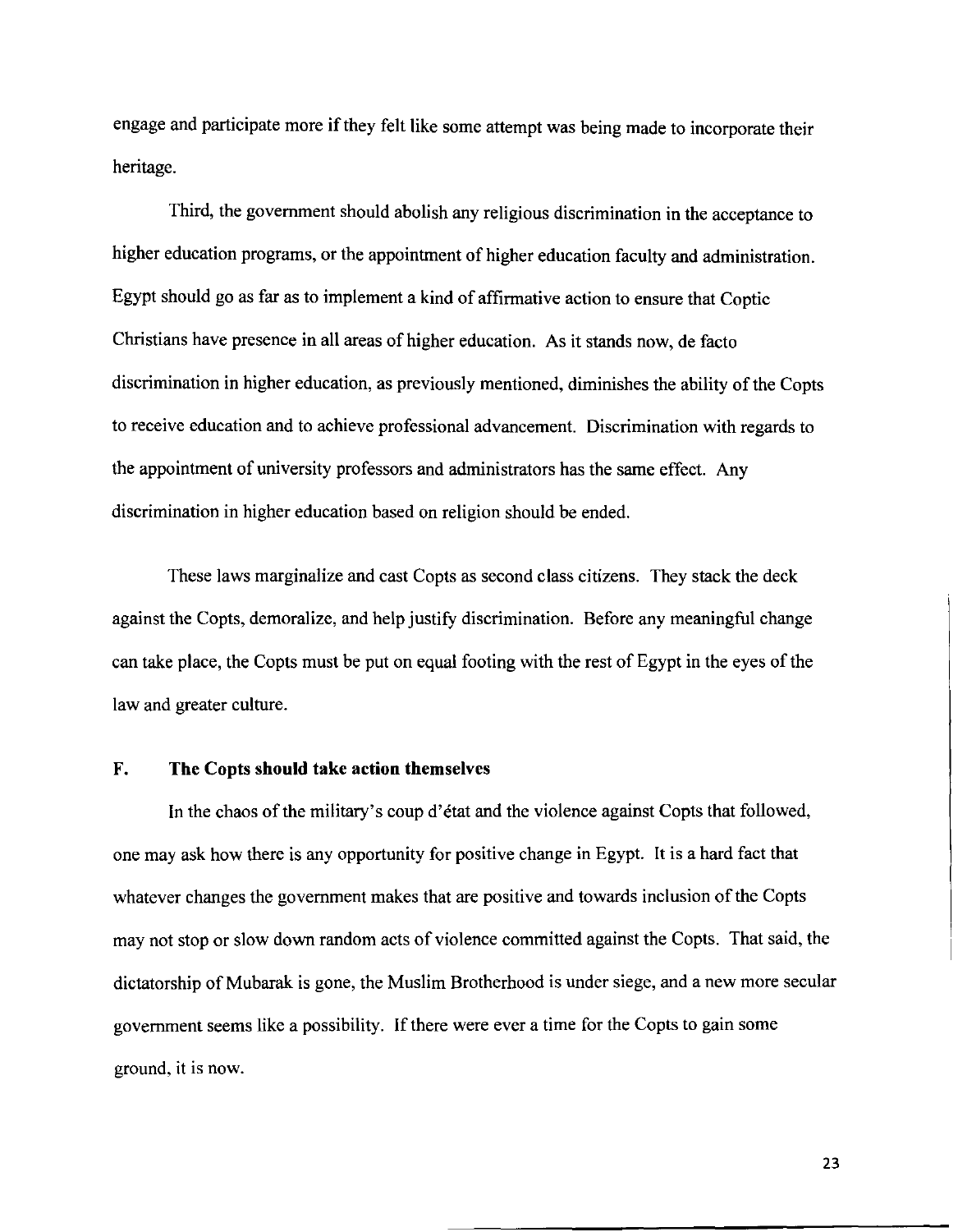The Copts are as much an ethnicity as a religious group. Their history and tradition, as well as their insular nature has created a rich identity but has also made them the target of criticism. Copts should endeavor to become more open and inclusive as a means of educating the Egyptian people as to who the Copts are. One step towards accomplishing this is to create the equivalent of community centers throughout Egypt akin to the YMCA. These centers could be secular in nature, but managed by local Copts. The services provided could vary from spaces for sports and recreation, to areas where people can meet and interact. The benefit would be to get the average Egyptian Muslim and Egyptian Copt interacting in a way the religion is left out. These centers would benefit communities and in turn would create goodwill towards their Coptic managers.

Secondly, in the political realm, Copts should side with more moderate and more secular forces working within Egypt. During the revolution it was the young, educated, secular Egyptians that organized the protests and achieved Mubarak' s ouster. These young activists use social media, consume Western media, and tended to be more open to equality. These same Egyptians were sidelined by the Muslim Brotherhood's ascension to power. The Copts have similar interests in achieving more secularization of the Egyptian government as these groups. By throwing their support and manpower behind these groups the Copts could help ensure that more moderate elements are elected to Parliament or other high offices of the government. At the very least, by assisting and interacting with these groups, the Copts help assure that the next generation of Egyptians is more open to them.

Third, Copts should strive to assimilate culturally as Egyptians, while keeping their religious identities in the background. The current Pope of the Coptic church, then Bishop put it succinctly:

24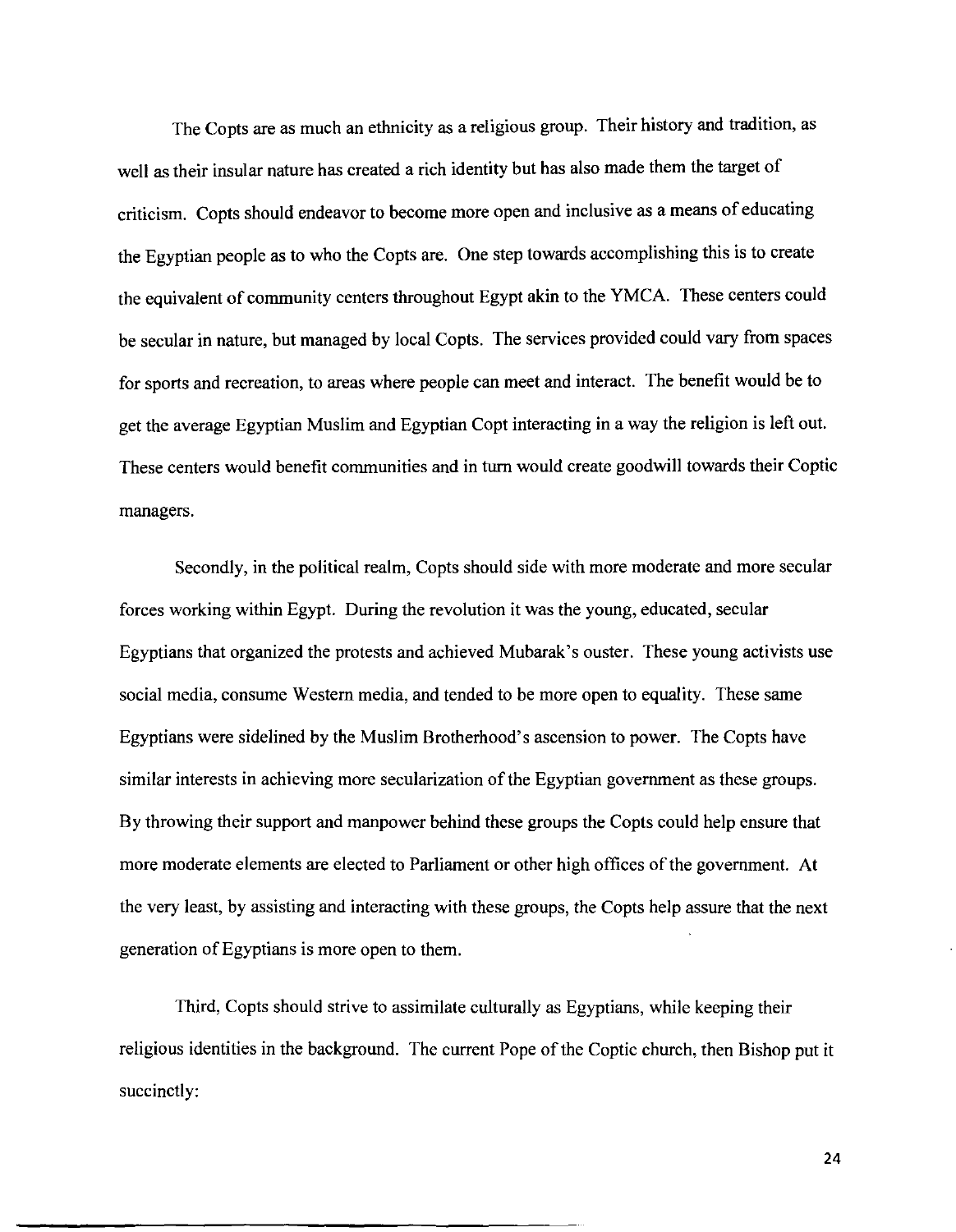Integrating in the society is a fundamental scriptural Christian trait," Bishop Tawadros said then. "This integration is a must — moderate constructive integration," he added. "All of us, as Egyptians, have to participate.  $112$ 

Egyptians have a shared history that dates back thousands of years and is still omnipresent. Drawing on that similarity instead of religious difference, is a powerful way to be accepted. This naturally occurs, but the new Pope Tawadros II has made it a point to say that the Church will stay out of politics. This strategy will benefit the Copts who want to make inroads with secular elements, while also minimizing the criticism of more Islamic elements. The Church can still work to better the plight of the Copts, but instead of being a political entity, it can be a force behind politically-minded Copts.

Fourth, Copts should maintain their policy of passive resistance in the face of violent brutality. In August of 2013, in backlash to President Morsi's ouster, supporters of the President took to the streets, attacked Copts and burned dozens of churches across Egypt.<sup>113</sup> In the onslaught, Copts were unable to defend the churches or themselves. At the urging of the Coptic Pope, Copts remained passive, for the most part. The loss of property or the burning of churches is much more acceptable than a loss of life. Copts should confront violent attacks on their places of worship with passivity. They should defend their lives, when attacked, but they should not pursue retribution. Time after time, whenever a Copt has defended a church, the resulting loss of life has been great. The only means to survive is to passively accept acts of destruction while working towards political and cultural reform.

<sup>112</sup> David Kirkpatrick, *Coptic Church Chooses Pope Who Rejects Political Role,* N.Y. TIMES (Nov. 5, 2012), http://www.nytimes.com/2012/11105/world/middleeast/coptic-church-choosespope-who-rejects-politics.html.

<sup>13</sup> David Kirkpatrick, *Islamists Debate Their Next Move* in *Tense Cairo,* N.Y. TIMES (Aug. 16, 2013 ), http://www.nytimes.com/20 13/08/16/world/middleeast/egypt.html.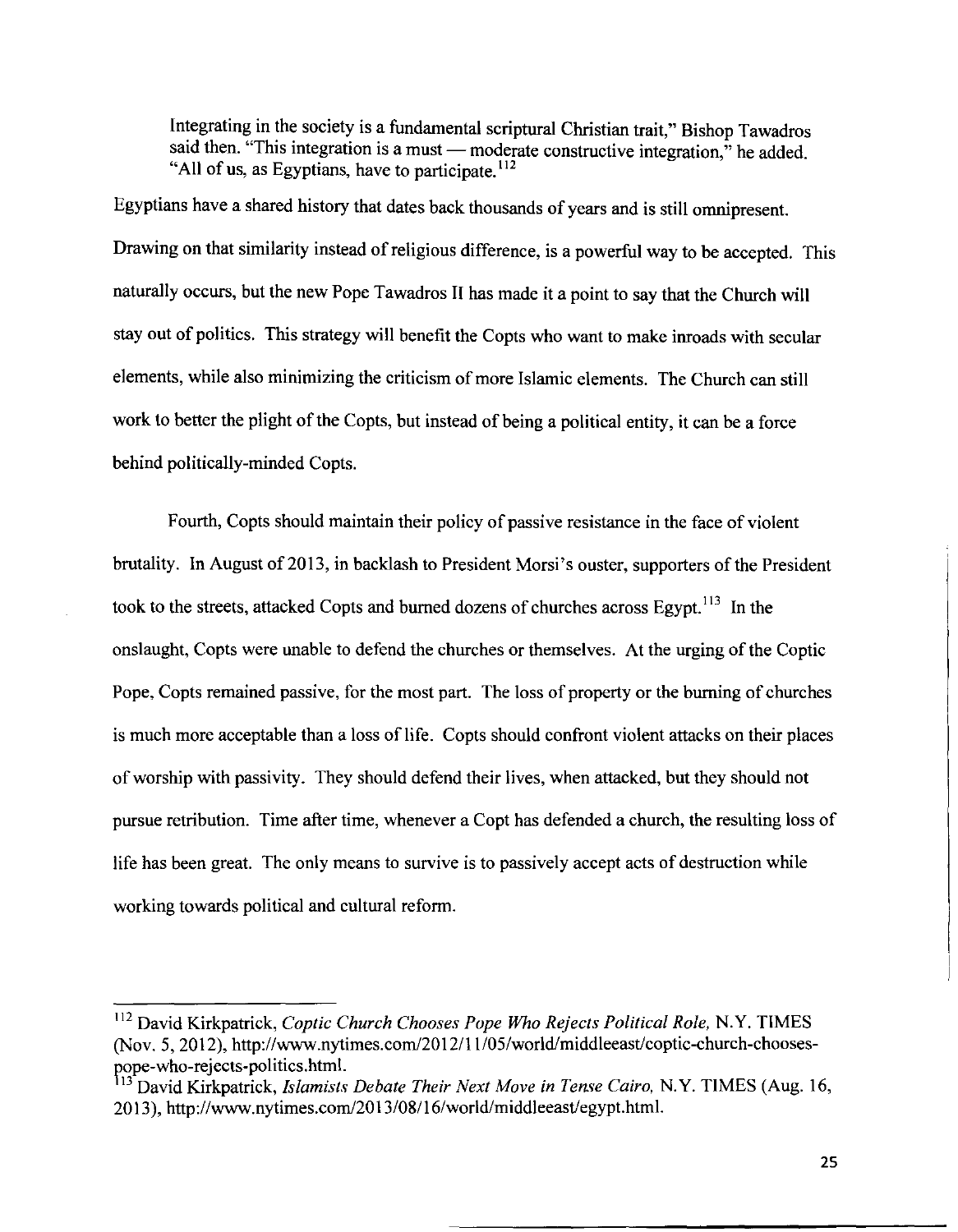Fifth, Copts should endeavor to improve themselves through education, business, and personal achievements. Copts who have distinguished themselves in business or public life are renowned. These include media moguls, actors, members of the UN, chefs, etc.<sup>114</sup> Through education more Copts can achieve distinction in professional fields and business. These Copts in tum can assist others through investment in Coptic-owned businesses. Copts who have expatriated and who are successful in their new countries should do their best to invest in Coptic endeavors and Coptic charities in Egypt. Furthermore, those who have been successful should fund scholarships for the brightest Coptic students and the best Coptic athletes.

Finally, the Copts should continue to make their plight heard to the international community. Though, from time to time, the plight of the Copts makes its way to the forefront of news, most people in the US have never heard of the Copts, nor knew that Christians lived in Egypt. After the revolution more and more has been written about the Copts and the attacks on them, but more needs to be done to publicize the situation. Copts should continue to reach out to political and religious groups on both sides of the spectrum in Europe and the US to request assistance. Copts should continue to reach out to media outlets in the hope that more coverage will bring to light some of the practices going on in Egypt. Finally, Copts should endeavor to soften their message and preach inclusion and co-existence at all times. Only through these messages will people sympathize with the Copts.

<sup>&</sup>lt;sup>114</sup> See WIKIPEDIA, *List of Copts*, http://en.wikipedia.org/wiki/List\_of\_Copts (listing famous and notable Copts from various fields and professions) (as of Sept. 23,2013, 10:02 GMT).